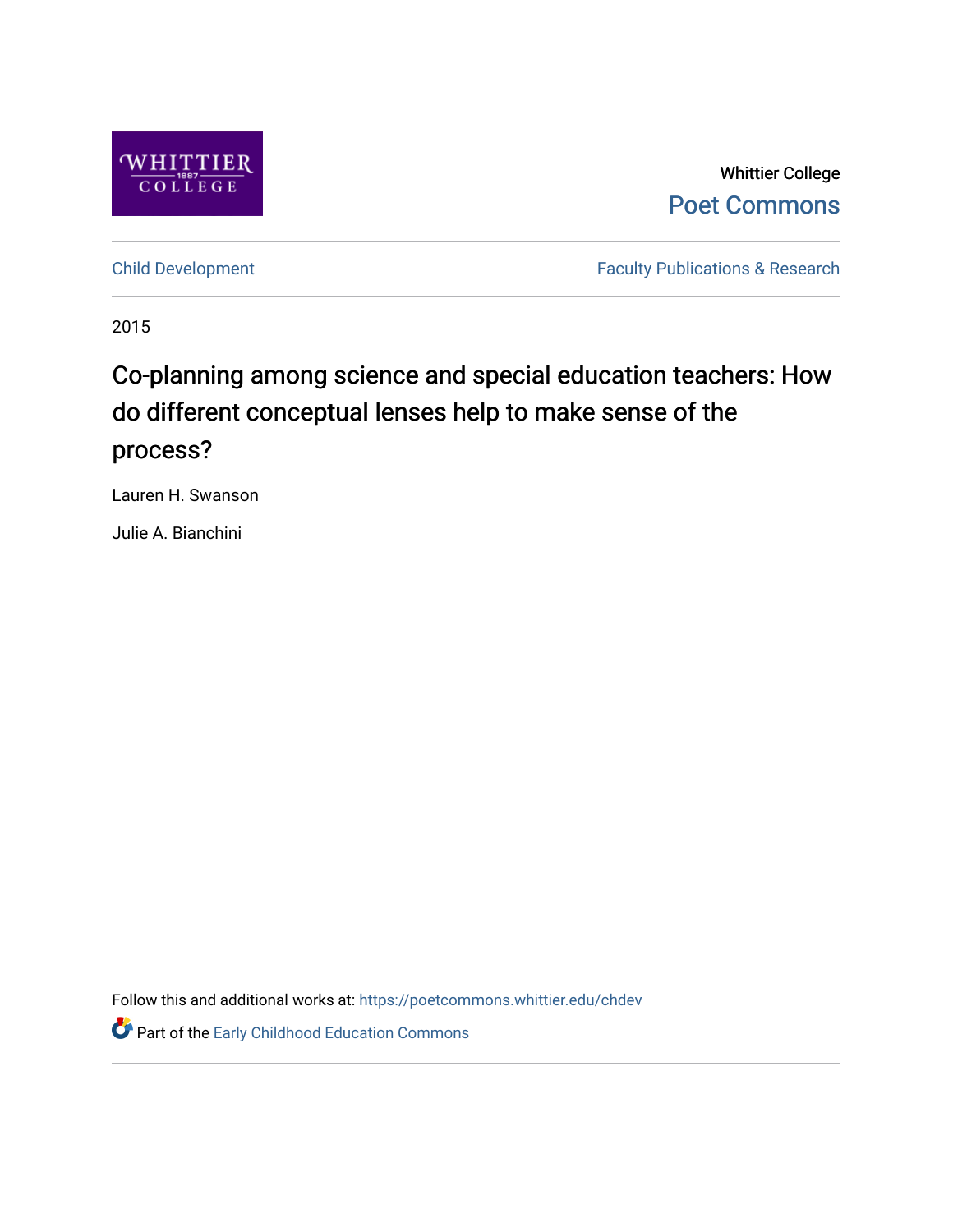

# Co-planning among science and special education teachers: How do different conceptual lenses help to make sense of the process?

Lauren H. Swanson • Julie A. Bianchini

Received: 20 August 2013 / Accepted: 28 March 2014 / Published online: 12 June 2014 - Springer Science+Business Media Dordrecht 2014

Abstract In this study, we investigated the process of teacher co-planning. We examined two teams of high school science and special education teachers brought together to coplan inclusive, inquiry-oriented science units as part of a professional development effort. We used three conceptual lenses to help make sense of this process: (1) characteristics of collaboration, (2) small group interactions, and (3) community discourse. Using these lenses individually and collectively, we identified strengths and limitations in teachers' coplanning efforts. A strength was that all teachers, irrespective of discipline, shared ideas and helped make decisions about the content and activities included in unit and lesson plans. A limitation was that teachers, again irrespective of discipline, discussed science education topics in their teams more often than special education ones. We found this latter finding of note as it spoke to issues of parity among teachers during the professional development. In our discussion, we argue that each conceptual lens yielded both unique and common findings on co-planning. We also provide recommendations for professional developers and educational scholars intent on organizing and/or researching co-planning among science and special education teachers.

Keywords Co-planning · Special education · Qualitative methods · Teacher professional development

Lead Editor: A. Bellocchi

L. H. Swanson  $(\boxtimes)$ 

A previous version of this manuscript was presented at the annual meeting of the Association of Science Teacher Education (ASTE), January, 2010, Sacramento, CA.

Department of Education and Child Development, Whittier College, 13406 E. Philadelphia Street, P.O. Box 634, Whittier, CA 90608, USA e-mail: lswanson@whittier.edu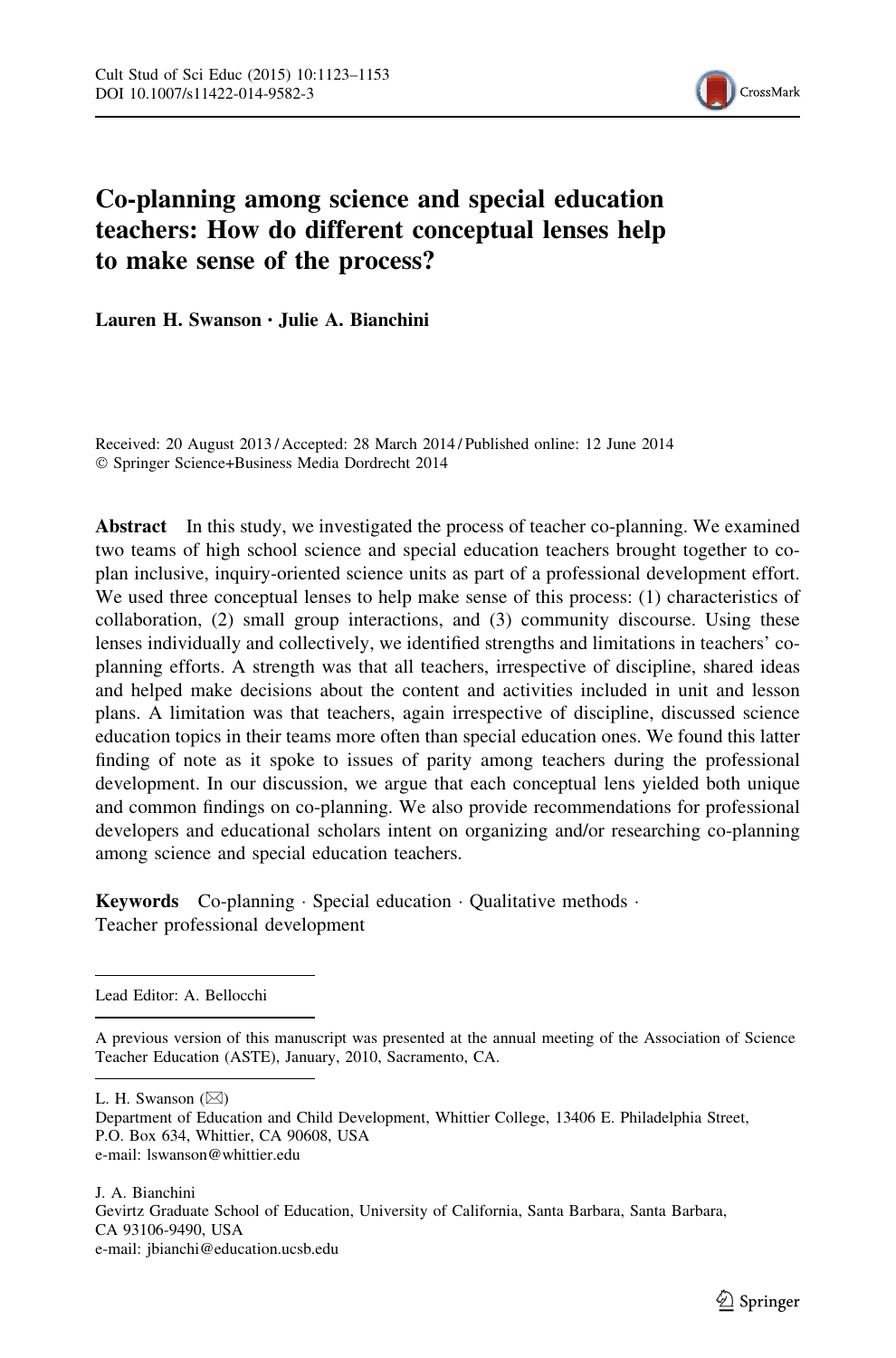Researchers have long called for general and special education teachers to collaborate with one another to improve academic instruction for students with disabilities (Pugach and Johnson [1995](#page-30-0)). The recommendation to co-teach, in particular, is not new. Marilyn Friend ([2008\)](#page-30-0) defined co-teaching as when two teachers, typically one in general education and one in special education, occupy the same classroom and thus teach the same group of students at the same time. According to Friend [\(2007\)](#page-30-0), this relationship should exemplify parity of teachers' status, meaning that the teachers have equal power in making and carrying out instructional decisions.

One essential component of co-teaching is co-planning (Murawski and Lochner [2011](#page-30-0)). During co-planning, teachers come together to develop the instructional sequences they will then carry out in the classroom. Wendy Murawski and Wendy Lochner [\(2011](#page-30-0)) stated, ''Without co-planning, [when co-teaching,] teachers are at best working together in a parallel or reactive manner'' (p. 175). Indeed, to assist new co-teachers in establishing productive working relationships, professional development targeting co-planning has been recommended (Keefe and Moore [2004\)](#page-30-0). Further, teachers who co-teach state that they value co-planning (Hang and Rabren [2009\)](#page-30-0), but that they are not provided adequate time to do so (Magiera and Zigmond [2005\)](#page-30-0). Beyond cataloging teachers' views toward co-planning, however, researchers have focused little attention on this important aspect of coteaching.

Within the specific field of science education, co-teaching has been suggested as a way to improve instructional practices among preservice (Siry [2011\)](#page-30-0) and practicing (Martin and Scantlebury [2009](#page-30-0)) teachers. While co-planning again has been viewed as an important aspect of these co-teaching relationships (see Tobin, Roth and Zimmermann [2001](#page-30-0), for heuristic), the process has not been examined in detail. This study's investigation of science and special education teachers' talk, actions, and products *during* co-planning, then, differentiates it from existing research. It helps to fill a large gap in our understanding of how teachers co-plan, how researchers might investigate this process, and thus, how coplanning could be improved.

To contribute new insights into the co-planning process, we investigated two school teams of science and special education teachers as they co-planned science lessons as part of a professional development experience. Specifically, during a two-week summer institute, the start of this yearlong professional development effort, participating science and special education teachers were asked (a) to come together as equal partners to develop ''comfort and trust working as a team'' during program activities; and (b) to co-plan "science model lesson[s]" that explicitly included both "the 5E's [instructional model of inquiry]'' and ''accommodations and scaffolding for special education'' students. We collected video records of these two teams' co-planning sessions; fieldnotes of their sample lesson presentations; completed year, unit, and daily lesson plans; and audio records of individual interviews. These data were analyzed through three separate conceptual lenses: (1) characteristics of collaboration, (2) small group interactions, and (3) community discourse. Through our analyses, we attempted to identify the strengths and limitations of using different conceptual lenses to make sense of teachers' co-planning efforts.

#### Conceptual framework: viewing the co-planning process through three lenses

We view co-planning as a complex process in which individuals come together to work collectively on a given task (e.g., designing curriculum). To inform the construction of our conceptual framework, given the paucity of existing research on this topic, we first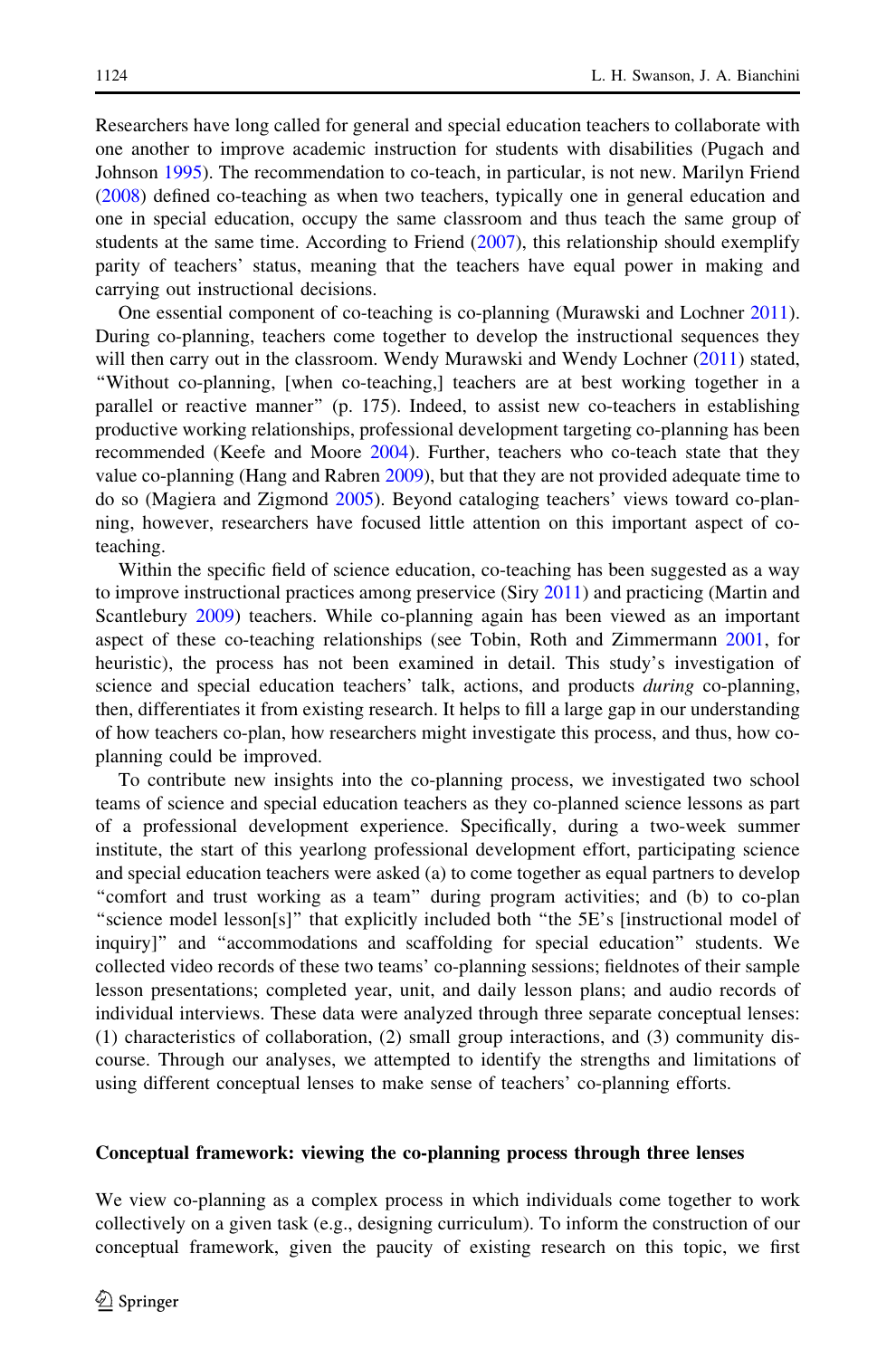examined the goals and activities of the summer institute we investigated to identify possible lenses through which we could make sense of teachers' co-planning process. We then reviewed related research on teacher professional development where teachers were asked to work together. Based on both our examination and review, we identified three different conceptual lenses that might prove fruitful in understanding collective teacher work: (1) characteristics of collaboration, (2) small group interactions, and (3) community discourse.

More specifically, our review of the goals and agendas of the summer institute made clear that teacher participants were part of a professional development project that viewed teacher collaboration as central to its efforts. Both science and special education teachers were introduced to and discussed Robert Garmston and Bruce Wellman's [\(1999](#page-30-0)) seven norms of collaboration: pausing, paraphrasing, probing, putting ideas on the table, paying attention to self and others, presuming positive intentions, and pursuing an advocacy/ inquiry balance. The professional development project also explicitly included co-planning and co-teaching in its definition of teacher collaboration. As such, we selected collaboration as one lens to investigate co-planning. From our examination of summer institute activities, because teachers attending the institute worked in small groups to co-plan their lessons, we drew from literature on small group interactions as our second conceptual lens. Further, our review of the long-term goals of the larger professional development project the ideas that teachers should work in *school* teams and that the summer institute would be followed by additional workshops throughout the academic year—suggested that professional developers intended to create sustained interdisciplinary collaborations. The third conceptual lens we used to examine co-planning, then, was discourse in teacher communities. In looking at the research associated with these conceptual lenses, we found potentially valuable methods with which to analyze teachers' collective talk and actions. We discuss each lens and the methods commonly associated with it below.

#### Lens one: characteristics of collaboration

As stated above, the summer institute we investigated was designed to encourage science and special education teachers to begin to unpack what it meant to *collaborate* on designing and teaching science lessons that were inquiry-based and inclusive of students with disabilities. To promote collaborative relationships among participants, Garmston and Wellman's [\(1999\)](#page-30-0) seven norms of collaborative work were introduced. Teachers then completed and reflected on a Norms of Collaboration Inventory where they marked the frequency (i.e., rarely, occasionally, or frequently) that they used each of these norms when working with colleagues.

In our related review of research on collaboration, we found that researchers both within (e.g., Friend and Cook [1992\)](#page-30-0) and outside (e.g., Winer and Ray [1994](#page-30-0)) the field of education have examined collaborative relationships. As might be expected, definitions of collaboration vary (Wood and Gray [1991\)](#page-31-0): Although these definitions can be seen as complementary to one another, they emphasize different essential components. Hal Lawson ([2004\)](#page-30-0), for example, noted that collaboration occurs when interdependent, autonomous stakeholders join forces to solve shared problems and capitalize on important opportunities. Collaboration, he continued, encompasses several companion ''c-words'' vital to successful collective action: From simplest to most demanding, they are communicating, connecting, cooperating, consulting, coordinating, co-locating, community building, and contracting. Similarly, Michael Schrage [\(1990\)](#page-30-0) defined collaboration as a purposive relationship to solve a problem or to discover/create something new. Schrage, however,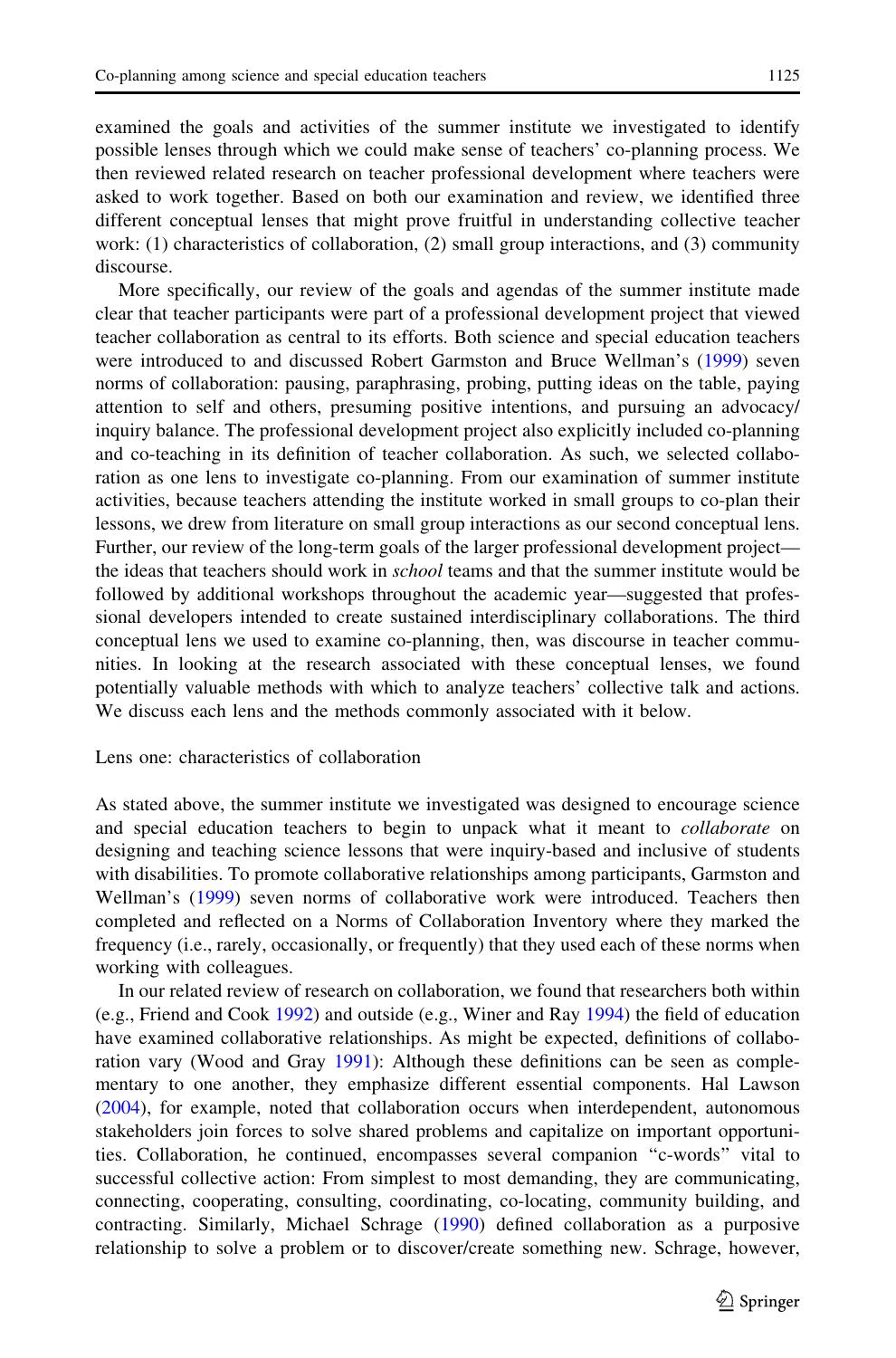included constraints to collaborative efforts in his definition: expertise, time, money, competition, and conventional wisdom. Michael Winer and Karen Ray [\(1994](#page-30-0)), in contrast, conceived of collaboration as moving through four stages: envisioning results, working collaboratively, ensuring success, and endowing continuity.

We also found recommendations from two studies on collaboration in school settings that resonated with our research context. First, Mary Burbank and Don Kauchak ([2003](#page-29-0)) researched teams of preservice and inservice teachers collaborating on action research projects; they highlighted the importance of attending to the various needs of team members, particularly when those members are at different stages of their teaching careers. Our study's participants represented a range of needs in terms of what they hoped to gain from their collaborations with others, as well as a range of experience both in terms of the number of years teaching and in terms of the level of experience teaching science to students with disabilities. Second, in an investigation of a 2-year collaborative partnership among researchers, classroom teachers, and district support personnel, Deborah Butler, Helen Novak Lauscher, Sandra Jarvis-Selinger, and Beverly Beckingham ([2004\)](#page-29-0) discussed the need to assist teachers in developing meaningful collaborations with colleagues that could be maintained without outside support. Similarly, the goal for the professional development program we investigated was to foster meaningful collaborative relationships that would continue once participants returned to their school sites. The summer institute (our research context) was a ''kick-off'' to these sustained interdisciplinary collaborations.

Further, our review of the collaboration literature yielded information about the research methods used and the lessons learned about the nature of collaborative relationships, in particular, the characteristics of collaboration associated with ''successful'' partnerships. Scholars (e.g., Pugach and Johnson [1995\)](#page-30-0) have drawn from reviews of existing literature and/or from their own experiences conducting professional development to identify characteristics of successful collaborative efforts. Marilyn Friend and Lynne Cook [\(1992](#page-30-0)), for example, drew from their review of existing research, their own ongoing collaboration, and their experience facilitating the collaboration of others to identify nine characteristics of successful collaborations; they grouped these nine into two larger categories. Prerequisite characteristics for collaboration include (1) voluntary participation, (2) equal authority to contribute and equal power to decide across individuals, (3) common goals, (4) collective responsibility for carrying out tasks, (5) the sharing of individuals' resources, and (6) collective accountability for outcomes. Emergent characteristics—characteristics that are both prerequisites and outcomes of the collaborative process—are (7) valuing the collaborative process, (8) increased trust, and (9) a greater sense of community.

Anne-Marie Dooner, David Mandzuk, and Rodney Clifton ([2008\)](#page-30-0) and Faridah Pawan and Jeremy Ortloff [\(2011](#page-30-0)) were exceptions to this practice of drawing from existing literature and/or personal experience to identify characteristics of collaboration. Dooner et al. ([2008\)](#page-30-0) used Karl Weick's ([1979\)](#page-30-0) four developmental stages of collaboration to understand the conflicts that emerged as seven teachers from one suburban middle school engaged in a 2-year professional development project; they conducted both individual and focus group interviews, as well as collected teachers' journal entries. In their investigation of collaboration between English as a Second Language (ESL) teachers and content area teachers, Pawan and Ortloff [\(2011](#page-30-0)) drew from Danielle D'Amour's ([1997\)](#page-29-0) Model of Structuring Interprofessional Collaborations which identifies interactional and organizational factors that can shape collaboration; they utilized these two types of factors to frame their data analysis of interviews with and observations of ESL teachers, content area teachers, and school administrators. Pawan and Ortloff also identified six activities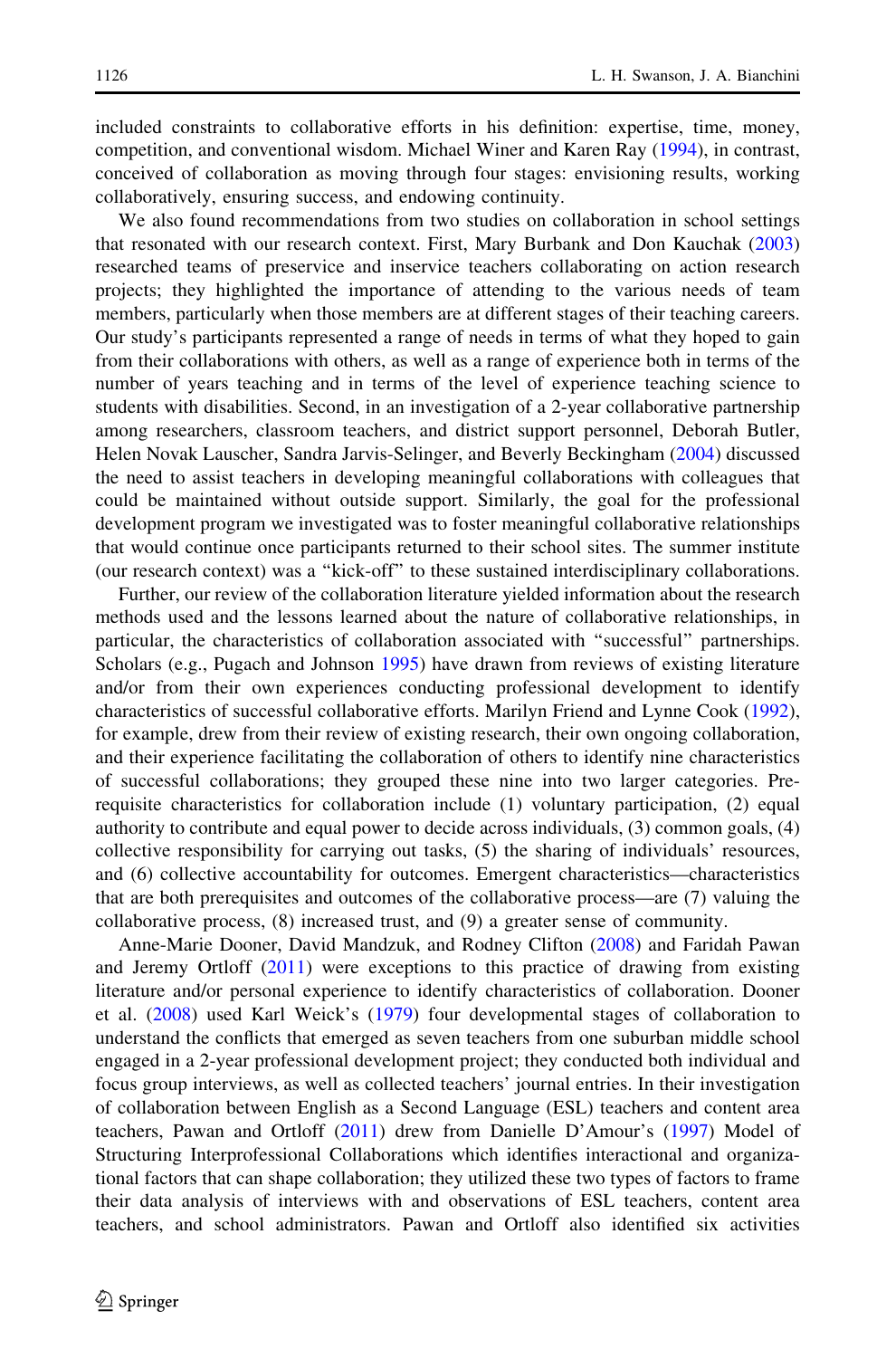associated with collaboration from their review of additional literature, which were used as codes during a second layer of analysis of interview data.

Finally, through our literature review, we identified data sources and analytic methods commonly used to investigate collaboration. We found interviews were routinely conducted in studies investigating collaboration in school-based settings (Butler et al. [2004](#page-29-0)). Written materials (Burbank and Kauchak [2003\)](#page-29-0) and, in one case, observations (Pawan and Ortloff [2011\)](#page-30-0) were sometimes collected in addition to interview data. We also found some researchers, like Dooner, Mandzuk, and Clifton [\(2008](#page-30-0)) and Pawan and Ortloff [\(2011](#page-30-0)), drew from another scholar's organized framework to structure their analysis. In the end, given our research purpose and the kinds of data we collected, we decided to use five of Friend and Cook's [\(1992\)](#page-30-0) nine characteristics of successful collaborations to analyze our data from a collaborative lens. Our rationale for selecting these characteristics for our analysis are discussed in detail below.

Lens two: interactions in small groups

While useful, the above studies on collaboration do not represent the only way scholars have investigated teachers' collective work; a few (Watson and Marshall [1995\)](#page-30-0) have examined teachers working in small groups as well. David Johnson and Roger Johnson ([1999\)](#page-30-0) defined cooperative efforts as more than simply putting individuals in a group. Members, they continued, must work together to maximize their own and each other's learning. They also must perceive that they can reach their task goals if and only if their fellow members reach their goals as well. Elizabeth Cohen ([1994](#page-29-0)) defined groupwork as ''working together in a group small enough so that everyone can participate on a task that has been clearly assigned" (p. 1). As did Johnson and Johnson [\(1999](#page-30-0)), Cohen noted that members need each other to complete their task. Equally important, she continued, a small group must be allowed to work without direct supervision; the group should be in charge of its process and product.

We found that both Johnson and Johnson's ([1999\)](#page-30-0) and Cohen's ([1994\)](#page-29-0) definitions of groupwork resonated with our investigation of co-planning because the task presented by professional developers to participating teachers was to integrate topics in science and special education. The clearly assigned co-planning task also provided the context for individuals to draw on both their own and their colleagues' strengths and experiences. However, unlike Cohen's definition of groupwork, in our study, teachers did not adopt and enact a predefined list of roles during their co-planning process.

Because most research on small groups has focused on student learning in K-12 classrooms (Slavin [1991](#page-30-0)), we surveyed such studies to identify both useful research methods and important lessons learned. We discuss three key sets of findings here. One, individual contributions and group processes are shaped by the kinds of roles assigned and/ or taken up by members (Cohen and Lotan [1995](#page-29-0)). Gail Richmond and Joanne Striley ([1996\)](#page-30-0), for example, analyzed fieldnotes, audiotapes, and videotapes of small groups of students conducting laboratory investigations in a 10th grade integrated science course. The researchers found three social roles emerged in each of the six groups studied: leader, helper, and noncontributor (active and passive). Further, they found group leaders served clear gatekeeping functions: A leader largely determined who engaged in her or his group task and what that engagement looked like.

A second important finding from research on small groups is that the kind and frequency of individuals' contributions to a group task is determined, in part, by the individual and, in part, by their fellow group members (Anderson, Thomas and Nashon [2009](#page-29-0)). As part of a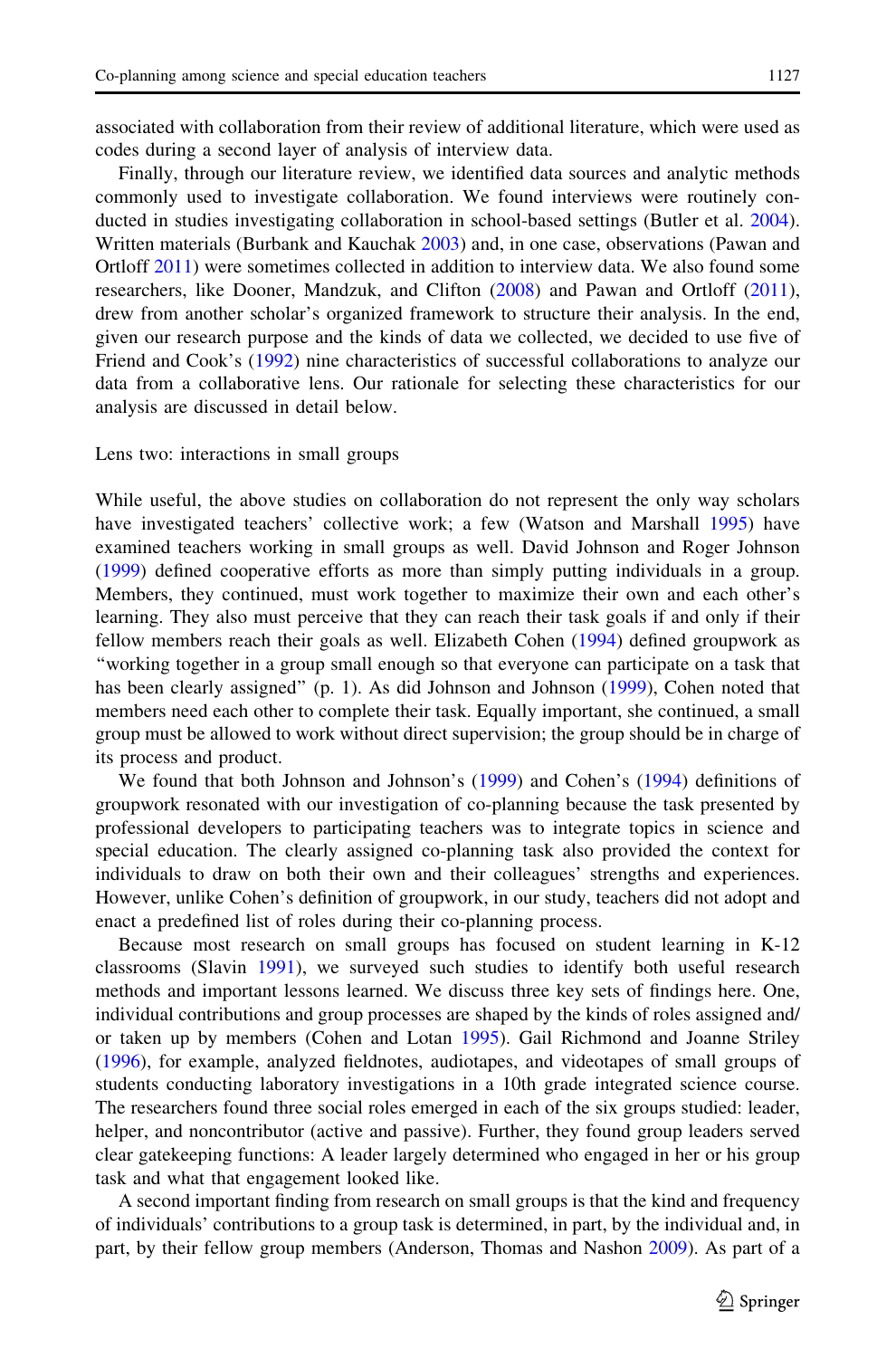larger study of a sixth-grade life science classroom, for example, Julie Bianchini ([1997](#page-29-0)) examined the ways students' views of themselves and each other as ''smart'' and ''popular'' shaped opportunities for participation in and learning from small groups. The researcher administered a brief sociometric questionnaire to determine students' status (a combination of perceived smartness and popularity) in the classroom, recorded the frequency and distribution of on-task talk in small groups using two observation instruments, videotaped small group interactions, examined students' answers on pre and post unit tests, and interviewed a subset of students. Despite the teacher's targeted efforts, across small group discussions, students who themselves and others deemed high status talked significantly more than either their middle or low status counterparts.

A third, almost obvious lesson from this work is that what students say and do during groupwork shapes what they learn as a result. In the study by Bianchini [\(1997](#page-29-0)) discussed above, for example, the frequency of talk was linked to learning: Those students who talked more during groupwork made greater gains on unit tests pre to post. David Anderson, Gregory Thomas, and Samson Nashon [\(2009](#page-29-0)) found that the guarded nature of small group discussions meant little science was learned on a field trip to a protected ecological reserve. These researchers conducted an instrumental interpretative case study of three small groups of year 11 biology students; they wrote fieldnotes, collected audio and video recordings, and conducted two rounds of group interviews. In these retrospective group interviews, students reported choosing to keep thoughts to themselves in order to maintain their group's social harmony. Despite participating in highly collegial and collaborative groups, because members intentionally avoided proposing or critiquing an idea if it would create group tension, students rarely engaged in meaningful science learning.

Across these studies of small groups reviewed above, observing interactions between actors was a common source of data (e.g., Anderson, Thomas and Nashon [2009](#page-29-0)). Interviews were conducted by a subset of researchers as well (e.g., Bianchini [1997\)](#page-29-0). Observational data were then routinely analyzed to identify participants' roles (e.g., Richmond and Striley [1996](#page-30-0)) or frequency of talk (e.g., Bianchini [1997\)](#page-29-0). For the purposes of our study, we determined that viewing co-planning as collaboration would facilitate the identification and definition of broader actions (Lawson [2004](#page-30-0)), stages (Winer and Ray [1994\)](#page-30-0), characteristics (Friend and Cook [1992\)](#page-30-0), and/or factors (Pawan and Ortloff [2011](#page-30-0)) involved in such interactions. Viewing co-planning as groupwork would more narrowly focus our analysis on the specific action(s) taken by teachers in teams. As such, we viewed these two lenses of collaboration and small group interactions as complementary; by using both to inform our analysis, we expected to gain a richer understanding of the co-planning process.

#### Lens three: discourse in teacher communities

While each lens described thus far would allow us to make meaningful claims about our teacher participants' co-planning process, we thought that neither informed investigation of the *substance* of our participants' talk. In addition, as previously stated, the long-term goal for the larger professional development project was to foster meaningful collaborative relationships that would continue once participants returned to their school sites. For these reasons, we decided to include a third conceptual lens in our study: teacher discourse in professional learning communities. To clarify, we thought the construct of discourse in community would prove useful in analyzing our data, but given the short duration of the summer institute, we neither assumed nor looked for evidence of a fully formed teacher community.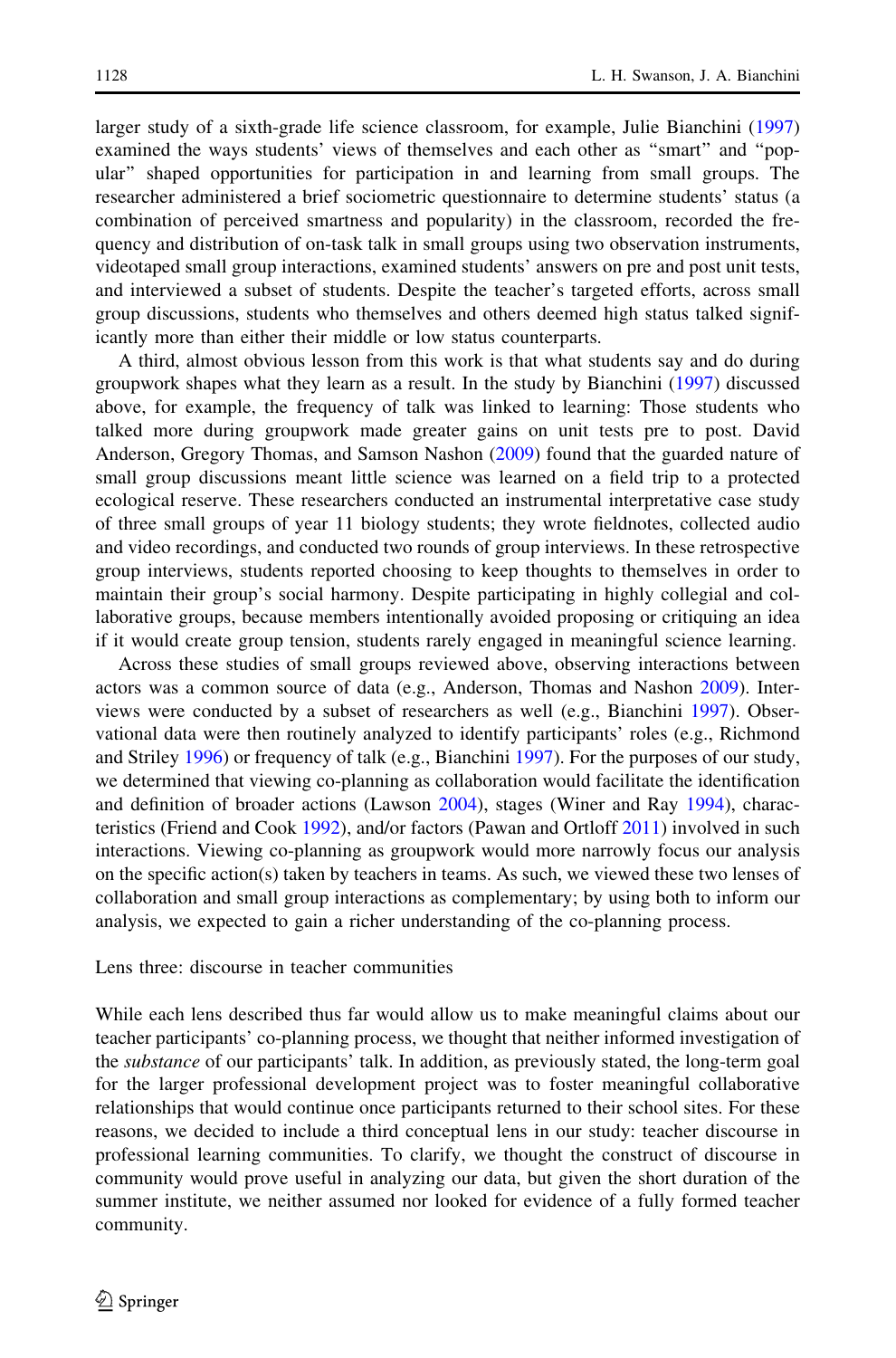Marilyn Cochran-Smith and Susan Lytle ([1999\)](#page-29-0) defined a teacher community as members who meet regularly over an extended period of time, self-identify with each other, share common values and goals, and orient to a common task. In such communities, they continued, teachers investigate their individual and collective beliefs and practices, deepen their understanding of subject matter, attempt to enhance student learning, and critique their own and each other's efforts. Ralph Putnum and Hilda Borko ([2000\)](#page-30-0) made the definition of a teacher community more complex: They added the ideas of simultaneous membership in multiple communities and of different communities nestled inside of each other. They noted, for example, that a preservice teacher and the experienced teachers and teacher educators with whom he or she works form ''a type of 'mini-discourse community' within which the preservice teacher is enculturated into the teaching profession" (p. 10). Their notion of a mini-discourse community underscores the importance of examining how relationships among a small group of collaborating teachers within a larger teacher learning context are formed. In our study, teachers were expected to construct two levels of community over the course of the yearlong program: A school team constituted a small teacher community; all teachers who participated in the professional development project, one large teacher community. The notion of a mini-discourse community also suggests the need to examine carefully teachers' talk and products in context. As such, in our study, we sought to identify themes in teachers' oral discourse during co-planning, as well as in the written unit and lesson plans they produced as a result.

As with our lenses of collaboration and small groupwork, we identified key lessons learned from and common research methods employed in previous studies of communities. Several researchers have argued that communities do not exist a priori. Maria Lucia Castanheira, Teresa Crawford, Carol Dixon, and Judith Green ([2001\)](#page-29-0), for example, studied both transcripts of teacher and student discourse and textual artifacts to describe how a community (in their case, a classroom community) was formed. Pamela Grossman, Sam Wineburg, and Stephen Woolworth [\(2001](#page-30-0)) collected multiple types of data to document the formation of a community composed of high school English and social studies teachers: Data included records of teacher interactions during meetings; artifacts used, produced during, or completed as a result of the professional development; and individual interviews with teacher members. A central component of their analysis was the identification of themes in teachers' talk during meetings. Teacher participants needed to abandon superficial niceties and establish group norms before a safe and collaborative environment could be created. Teachers also needed to construct a common interdisciplinary language before work on an integrated curriculum could constructively proceed. Like these two sets of researchers, we examined teachers' talk during co-planning sessions to identify salient themes. Like the teacher community studied by Grossman and colleagues, the teams of teachers examined in our research included teachers from different disciplines.

Other researchers have documented the benefits of membership in teacher communities. Their findings typically emerged from qualitative analysis of teacher interviews, field observations, and artifacts; in the case of Elham Kazemi and Megan Franke [\(2004](#page-30-0)), transcripts of audiotaped community meetings were also analyzed. Codes were inductively constructed and synthesized to identify patterns in the data. Reported benefits of teacher communities include a shift in their focus from their own teaching to student learning (Kazemi and Franke [2004\)](#page-30-0). Teachers who participate in professional learning communities also describe positive changes in their specific instructional practices, as well as in their general abilities to meet the needs of their students (Butler et al. [2004](#page-29-0)).

Across these studies of teacher communities, the types of data collected often included teacher interviews and artifacts, like in studies of collaboration, and transcripts of teachers'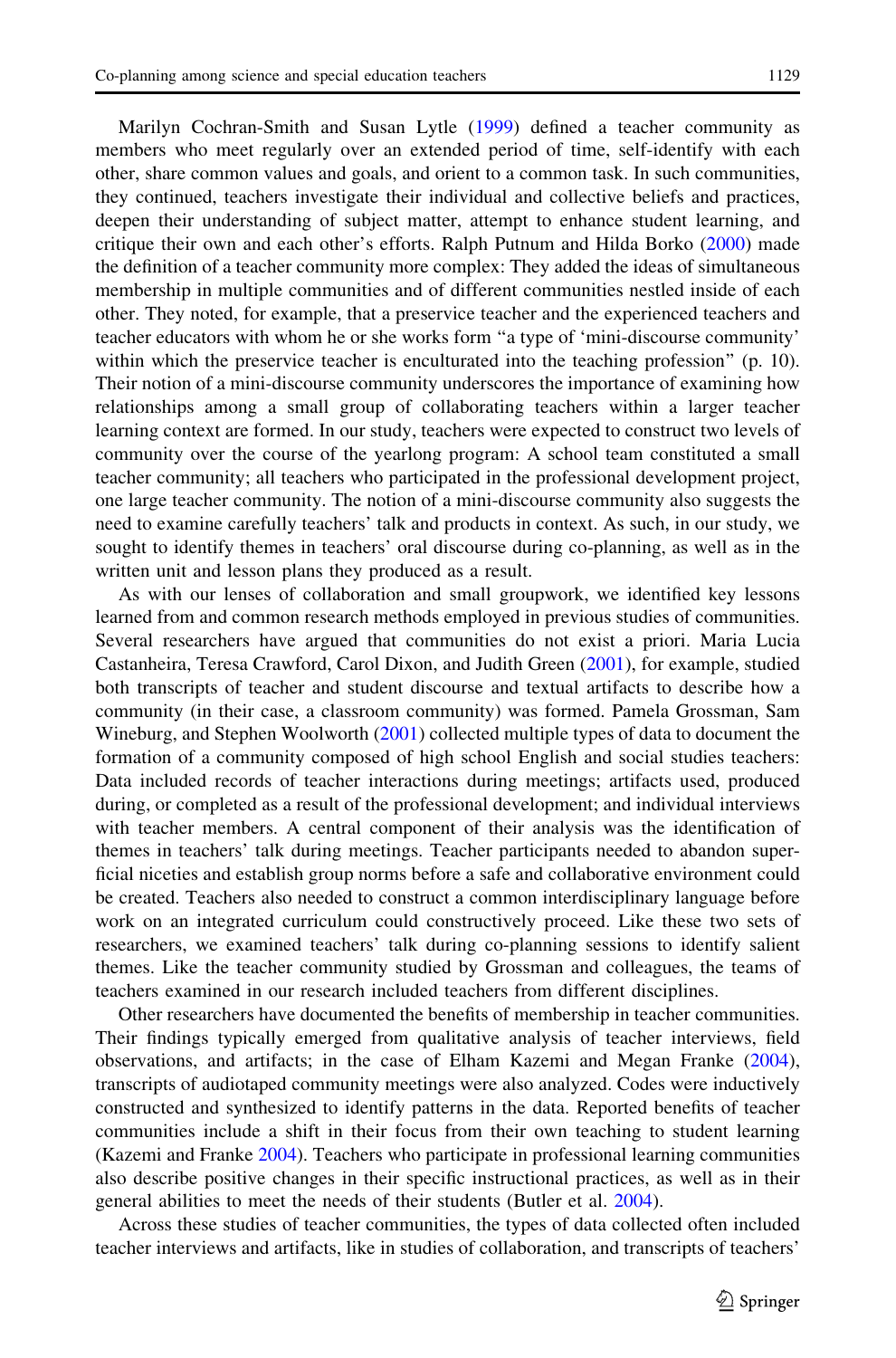interactions, like in research on small groups. Researchers of teacher learning communities then analyzed the substance of teachers' talk to identify salient themes. As such, we viewed this third kind of analysis as yet another means to investigate and capture the complexities of the co-planning process.

#### Research design and methods

The purpose of our study was to make sense of teachers' co-planning process; we made no attempt to track changes in teachers' views or practices related to co-planning over time. We asked: What did the co-planning process look like when viewed through each of our three conceptual lenses? For each lens, what were the strengths and limitations of the coplanning process? More specifically, for each lens, what mis/connections emerged across teachers' words and actions during co-planning, their views of collaboration discussed in individual interviews, and/or the actual curricular materials they produced?

Research context: the professional development project

Our study of science and special education teachers' co-planning efforts was conducted in 2008. It was situated in a professional development project organized by an Institute of Higher Education (IHE) with a long history of supporting and training science teachers in urban public schools. The project had three goals: one, to examine both scientific inquiry and strategies to differentiate science instruction to meet the needs of/engage all students, including students with disabilities; two, to forge collaborative relationships between science and special education colleagues within same school teams; and three, to facilitate the co-planning of science units to be co-taught in school team members' classrooms. These goals were interrelated: If the high school science and special education teacher participants learned what inquiry-based science instruction looked like in an inclusive classroom setting (Goal 1) and developed a collaborative rapport with colleagues from their school sites (Goal 2), then they would be more likely to implement the type of instruction promoted during the yearlong program (Goal 3).

The project was divided into two stages: an initial 2-week summer institute and a series of 2-day follow-up seminars during the academic year. We focused our investigation on the initial summer institute because half of the teachers' time was devoted to the co-planning and co-presenting of lessons. Teachers were not given the same uninterrupted planning time in the follow-up seminars held during the academic year. We again clarify that one goal of the larger professional development project was to *begin* the process of community building among teacher participants during the summer institute. As such, we used the lens of discourse in teacher community as one of three to inform our analysis of co-planning (e.g., Grossman et al. [2001\)](#page-30-0). However, we neither claim that a teacher community can be built in 2 weeks nor that we documented the process of our participants forming a teacher community during our investigation.

During the first week of the institute, professional development activities focused on collaborative co-teaching and teaming models, science as inquiry, and special education. To model co-teaching strategies, four facilitators—three practicing high school science teachers and one assistant principal with previous experience as a resource specialist, classroom teacher, and school psychologist—co-planned and co-presented daily activities. To promote teacher collaboration, teachers engaged in team-building activities at the beginning of each day and reviewed Garmston and Wellman's [\(1999\)](#page-30-0) seven norms of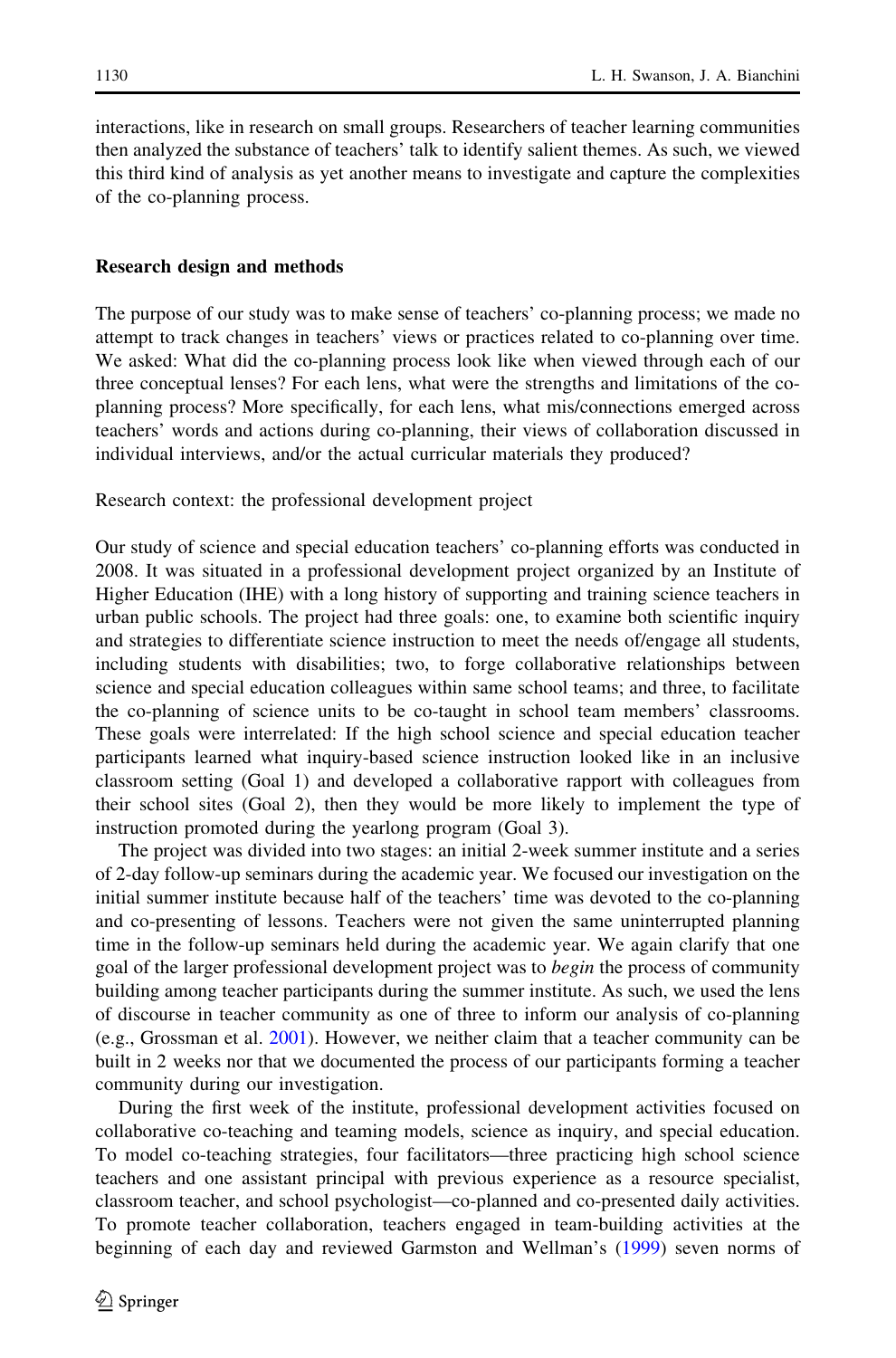collaborative work. To deepen teachers' understanding of inclusion, the activities, readings, and homework assignments highlighted the program's goal to ''increase the quality of [teachers'] understanding and practices scaffolding and differentiating science content'' for all students. For example, teachers examined what kinds of information are included in a student's Individualized Education Plan (IEP) and how to identify effective strategies for differentiation. Further, to help teachers integrate inclusion and inquiry, teachers engaged in and then debriefed model lessons, reviewed sample classroom activities with associated student work, and discussed readings on topics in science and special education. Finally, during this first week, the facilitators, daily institute agendas, and materials emphasized that science instruction should be designed so that *all* students could engage in inquiry. Facilitators and teachers defined and discussed terms such as inquiry, differentiated instruction, scaffolding, and accommodations. Overall, the IHE facilitators spent more time and placed more emphasis on science topics than special education topics during days 1 and 2 of the institute; however, in days 3 through 5, science and special education topics were covered equally.

The second week of the institute was devoted to teachers working in teams (where possible, with the other teachers from their school site) to develop a yearlong science curriculum plan, a unit plan, and lesson plans. Teachers were asked to design lessons that embodied the type of instruction promoted during the summer institute: scaffolded, inquiry-based lessons that provided all students the opportunity to learn science. They were given templates to use in their design process (described in more detail in the first set of findings). Teachers were expected to co-teach the lessons they designed during the school year. They were also encouraged to share their lessons with colleagues back at their school sites.

#### Participating teachers and researchers

Twenty teachers (14 science teachers and six special education teachers) from 13 local public high schools volunteered to participate in the IHE summer institute. The IHE encouraged schools to send teams of science and special education teachers who taught similar science content so that the co-planning of lessons would be productive. Therefore, our criteria for participant selection were that (1) individuals were part of a school team and (2) the team included at least one special education and one science teacher. However, only seven of the 13 participating schools sent teams. Some teams included both science and special education teachers; other teams, only science teachers.

Table [1](#page-10-0) provides an overview of the two school teams—the five teachers—purposefully sampled (Patton [1990](#page-30-0)) for this study. These five teachers represented the only interdisciplinary school teams as described above; therefore, these were the only five individuals who met our selection criteria. Three teachers, Manuel, Lynn, and Juan, worked at Wellington High School, an urban public high school with approximately 2,100 students. (Teachers and their schools were given pseudonyms.) The other two teacher participants, Christopher and Robert, taught at Northglenn High School, a school similar in size and student demographics to Wellington.

At both Wellington and Northglenn, some students who receive special education services attend general education classes. Other students with disabilities attend classes outside the general education program with a teacher holding an education specialist instruction credential; Juan and Robert taught these classes. Juan and Robert had taught subjects other than science in previous years. During the summer institute, they were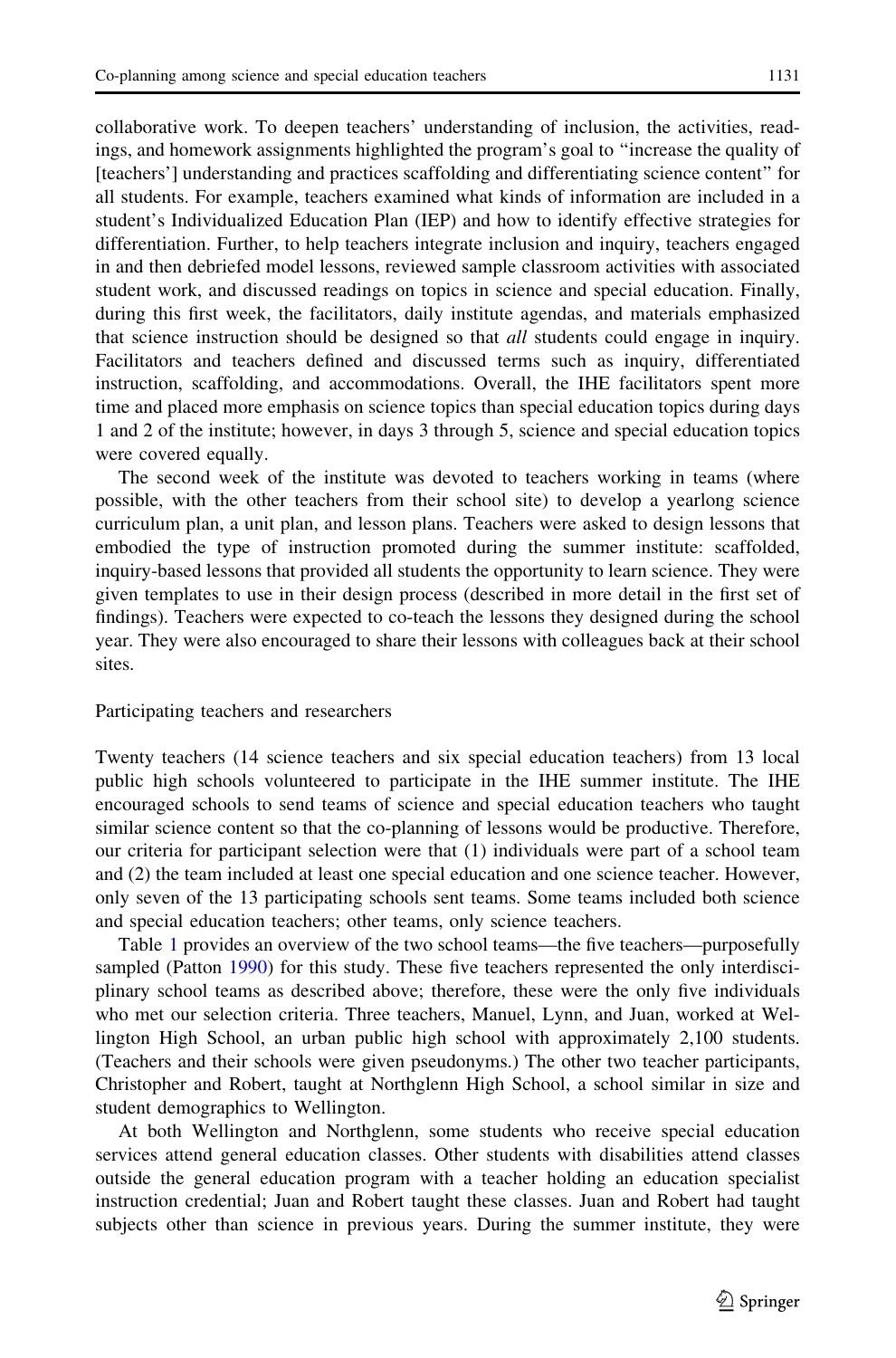| Participant | Experience | High school | Department        |
|-------------|------------|-------------|-------------------|
| Manuel      |            | Wellington  | Science           |
| Lynn        |            | Wellington  | Science           |
| Juan        | 3          | Wellington  | Special education |
| Christopher | 17         | Northglenn  | Science           |
| Robert      | 13         | Northglenn  | Special education |

<span id="page-10-0"></span>Table 1 Teacher participants

preparing to teach biology for the upcoming school year—Juan for the second time and Robert for the third time.

The two researchers in this study, Lauren Swanson and Julie Bianchini, were both former high school science teachers. Swanson assisted in securing funding for the professional development project, attended planning sessions with facilitators to familiarize herself with the project's organization and activities, and collected all data. Bianchini participated in the analysis of data and the writing up of findings.

## Data collected

Informed by our reviews of literature for the three conceptual lenses guiding our investigation of co-planning, we collected multiple types of data. As commonly cited in the studies reviewed above, we collected observational data (captured by video and through the writing of fieldnotes), as well as participant interviews and written artifacts. Each type of data is described below.

During the second week of the summer institute, participating teachers were video recorded for 3 days as they worked in teams, using the templates IHE facilitators provided, to design lessons. Ten hours of video records were collected across the two teams; this was the total amount of time provided by the facilitators to co-plan lessons. Those segments in which teachers collectively engaged in on-topic conversations were then transcribed in full. On-topic conversations included discussions about lesson design, different types of instructional strategies, examples of curriculum materials created in prior years or by other teachers, students and their learning, and school context. Transcribed segments were bounded by the topic of conversation; when the topic changed, a new segment was begun. Transcribed video segments ranged in length from 30 s to over 15 min. In total, 22 segments were analyzed for the Northglenn teachers during their co-planning sessions; 25 segments, for the Wellington teachers.

Also during the second week of the institute, individual interviews were conducted with each of the five participating teachers. Interviews were held prior to the start of the day's activities, ranged from 20 to 30 min in length, and were recorded. Interview questions were grouped by topic: teacher information, curriculum planning, description of students, inquiry-based science instruction, and ideas about and experiences with collaboration. As stated above, co-planning and co-teaching were explicit and central elements of the IHE's definition of collaboration. When teachers were asked about their views of and experiences with collaboration, however, none discussed these elements. Targeted follow-up questions (Spradley [1979](#page-30-0)) were used to elicit specifically views regarding co-planning and coteaching. These teacher interviews were transcribed in their entirety.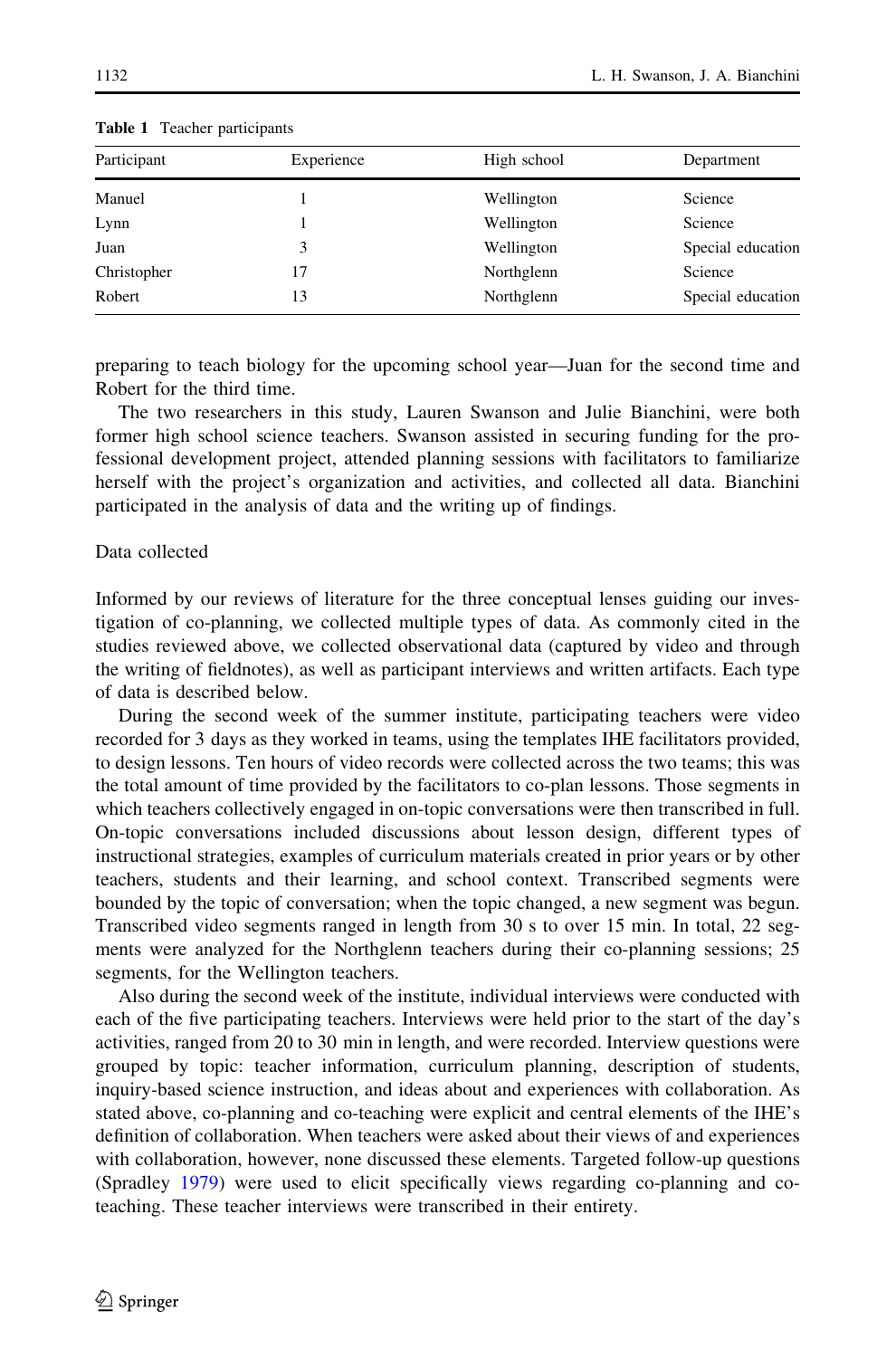We also collected participating teams' yearlong curriculum plans, unit plans, and multiple lesson plans. Science and special education teachers were expected to contribute equally to the design of lessons. The yearlong plan included all science units to be covered in a course, as well as the time allotted to cover each unit. A completed unit plan included both daily lessons and a culminating task (a project to be completed by students at the end of the unit as a summative assessment).

For the unit and lesson plans, teachers were asked to use two detailed templates provided by the IHE facilitators. The structure of each template clearly resonated with the IHE's models of science inquiry, teacher collaboration, and instruction for all students, including students with disabilities (again, these are described further in the first set of findings). Using these templates, the Wellington teachers designed a physiology/immunology unit that spanned fourteen class periods. The Northglenn teachers, Christopher and Robert, designed a chemistry unit on the atom and periodic table. Robert was scheduled to teach biology during the upcoming school year; Christopher, chemistry. At the beginning of their co-planning sessions, Christopher and Robert agreed to plan a chemistry unit since they both had taught the subject and, in Robert's case, would be teaching the subject again in the future. Their unit spanned 13 class periods.

Finally, Swanson wrote fieldnotes on the teams' lesson presentations: Each team presented a unit overview and one exemplary lesson to fellow participants during the final 2 days of the institute. Teachers were asked to co-teach their exemplary lesson as they would for their own students. These presentations were not recorded on video at the request of many of the summer institute teachers.

#### Analysis of data

Table [2](#page-12-0) provides an overview of our three approaches to data analysis. As had other researchers investigating collaboration (Pawan and Ortloff [2011](#page-30-0)), we began our own analysis of co-planning through a collaborative lens by selecting a framework. We reviewed the literature cited in our conceptual framework above and decided to use Friend and Cook's ([1992\)](#page-30-0) characteristics of successful collaborations to organize our analysis, rather than that of Weick ([1979\)](#page-30-0) or of Garmston and Wellman ([1999\)](#page-30-0), because Friend and Cook worked in the field of special education, foregrounded process, and included characteristics routinely noted by other researchers. Although Friend and Cook [\(1992](#page-30-0)) identified nine characteristics, given the purpose and scope of our own study, we examined five. We did not investigate (1) the voluntary nature of collaboration because all teachers selfselected to participate in the yearlong professional development project. We also did not include (8) increased trust or (9) a greater sense of community, because research (Grossman et al. [2001\)](#page-30-0) makes clear that building communities in which members trust one another takes time; the 2-week summer institute bounded our study of co-planning. Finally, we merged the characteristics of (4) collective responsibility for carrying out tasks and (6) collective accountability for outcomes because the two were tightly intertwined for our science and special education teacher participants: Teachers were asked to co-plan lessons that they then co-presented and turned in.

Next, we examined transcripts of the video recorded co-planning sessions to determine how participating teachers exhibited (or failed to exhibit) the following five characteristics of successful collaborations: individuals have equal authority to contribute and equal power to decide; collaboration centers around common goals; participants share responsibility for tasks and for their outcomes; participants share their own resources (e.g., curricula and classroom materials); and participants value the collaborative process.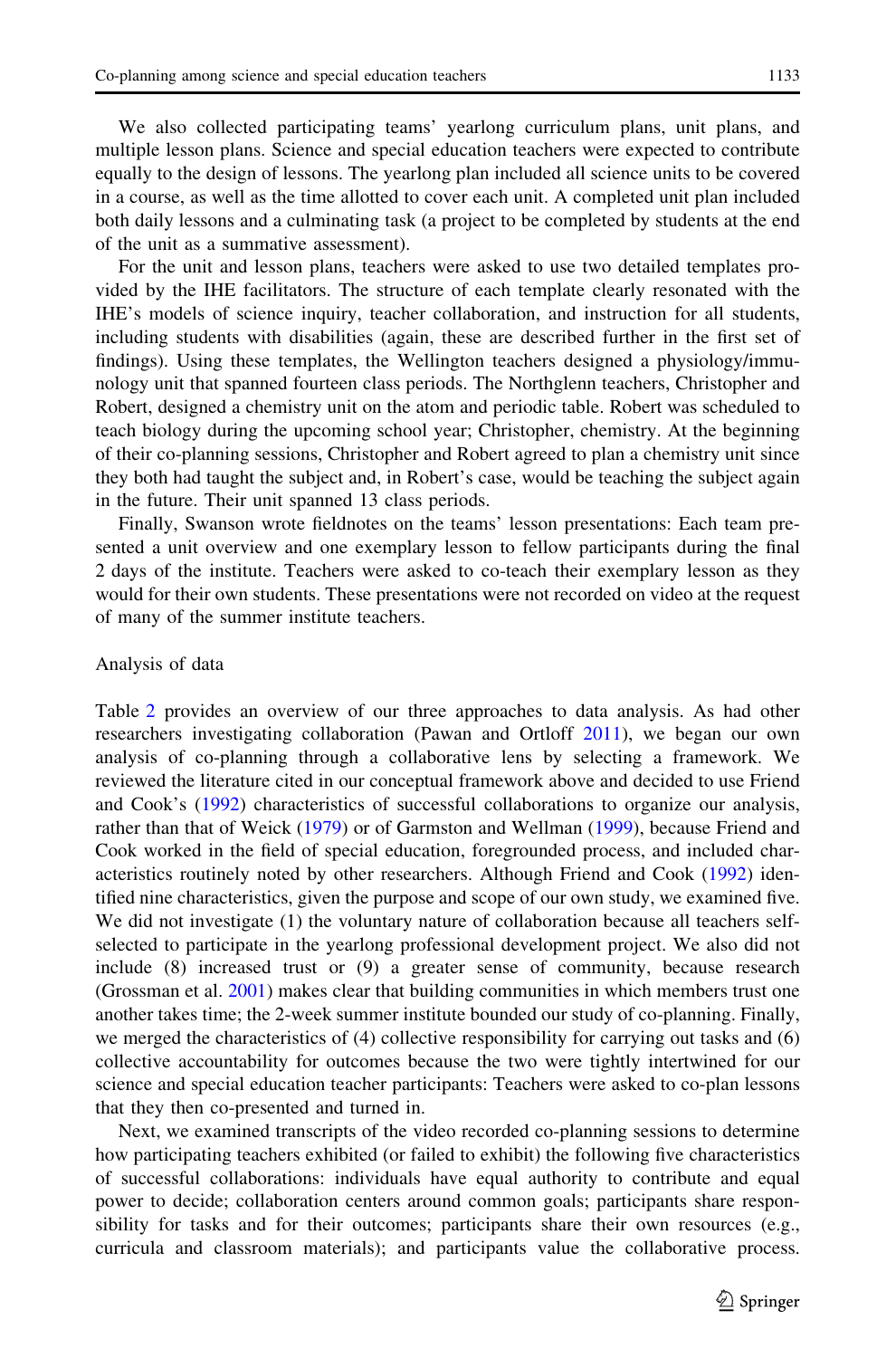| Lens                        | Types of data                                              | Analytic process                                                                                                       |
|-----------------------------|------------------------------------------------------------|------------------------------------------------------------------------------------------------------------------------|
| Collaboration               | 1. Teacher interviews                                      | 1. Examined teachers' definitions of collaboration and<br>views on its value.                                          |
|                             | 2. Videotapes of co-planning<br>sessions                   | 2. Determined the presence or absence of key<br>characteristics of collaboration.                                      |
|                             | 3. Fieldnotes of presentations                             | 3. Identified how teachers held themselves and each<br>other accountable for outcomes of the collaborative<br>process. |
| Small group<br>interactions | 1. Videotapes of co-planning<br>sessions                   | 1a. Counted number of speaking turns for each teacher<br>during co-planning.                                           |
|                             |                                                            | 1b. Determined types and frequency of group roles<br>adopted by each teacher during co-planning.                       |
|                             | 2. Teacher interviews                                      | 2. Identified potential reasons a given teacher adopted<br>some group roles more than others.                          |
| Community<br>discourse      | 1. Videotapes of co-planning<br>sessions                   | 1. Analyzed content of teacher talk during co-planning.                                                                |
|                             | 2. Curricular materials<br>produced during co-<br>planning | 2. Determined ways discourse themes from co-planning<br>were evident in the curricular materials produced.             |
|                             | 3. Fieldnotes of presentations                             | 3. Determined ways discourse themes from co-planning<br>were evident in final presentations.                           |

<span id="page-12-0"></span>Table 2 Overview of lenses, data collection, and analyses

Drawing from the work of Pawan and Ortloff [\(2011](#page-30-0)) and Burbank and Kauchak ([2003\)](#page-29-0), we triangulated these findings with transcripts of individual interviews and our fieldnotes of lesson presentations. We coded all transcripts and fieldnotes by each characteristic; if an utterance or exchange exhibited multiple characteristics, we coded it multiple times. Table [3](#page-13-0) summarizes our analysis of teacher collaboration.

As suggested earlier, this first analysis (viewing co-planning as collaboration) yielded a broad understanding of teacher participants' efforts to co-plan science curricula that met the needs of students with disabilities. However, to delve deeper into the interactions among participants, to better highlight the complexities of co-planning, we moved to analysis of co-planning through the lens of small group interactions. To inform this second analysis, we reviewed the studies discussed above in our conceptual framework, for example, studies by Cohen and Lotan [\(1995](#page-29-0)) and by Bianchini [\(1997](#page-29-0)) on disparities in frequency of talk among group members. Research by Richmond and Striley ([1996](#page-30-0)) suggested the importance of attending to types of group roles adopted by members. Further, Anderson, Thomas, and Nashon ([2009\)](#page-29-0) made clear that retrospective interviews can yield important insights into the reasons individual members decide to talk (or remain silent) during groupwork.

We then conducted two types of analyses to make sense of science and special education teachers' co-planning process through the lens of small group interactions. One, across all video segments of co-planning sessions, we determined the frequency of individuals' talk (much like Bianchini [1997\)](#page-29-0): We counted the number of speaking turns each teacher took, calculated individuals' turn taking percentages, and compared them to one another. We operationally defined a ''turn'' as any instance in which a participating teacher spoke to his or her colleagues during the co-planning sessions; when more than one individual spoke at the same time, each person's contribution was counted.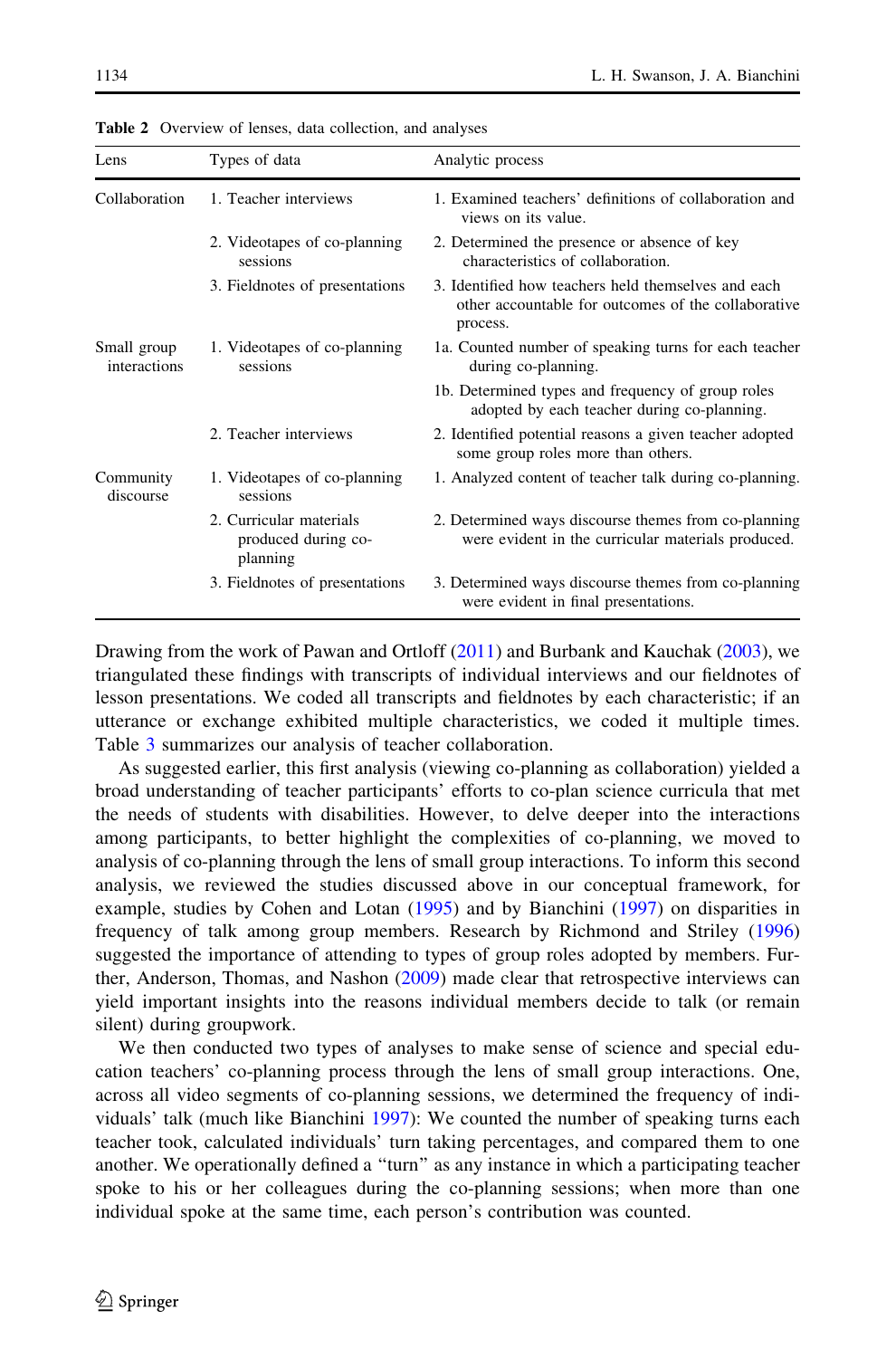| Characteristic of collaboration                            | Types of statements/activities/interactions by characteristic                                                                                                                   |  |
|------------------------------------------------------------|---------------------------------------------------------------------------------------------------------------------------------------------------------------------------------|--|
| Equal authority to contribute and<br>equal power to decide | 1. Proposing an idea to the team.<br>2. Discussing an idea as a team.                                                                                                           |  |
|                                                            | 3. Making a decision (i.e., how it is made and by whom).                                                                                                                        |  |
| Common goals                                               | 1. Articulating a goal of the co-planning process.                                                                                                                              |  |
|                                                            | 2. Articulating a goal for the curricular materials produced (e.g.,<br>what an activity or lesson should look like).                                                            |  |
| Sharing responsibility for tasks and<br>outcomes           | 1. Working individually and collectively to create year, unit, and<br>lesson plans.                                                                                             |  |
|                                                            | 2. Taking collective ownership of an idea, activity, or lesson plan<br>generated during the co-planning process.                                                                |  |
|                                                            | 3. Sharing the stage when presenting their example lesson and<br>answering questions from colleagues during final presentations.                                                |  |
| Sharing one's own resources                                | 1. Providing other team members with one's own lesson plans,<br>activities, or other educational materials.                                                                     |  |
| Valuing the collaborative process                          | 1. During individual interviews, identifying the benefits and/or<br>challenges of collaborating.                                                                                |  |
|                                                            | 2. During individual interviews, sharing personal experiences with<br>collaboration.                                                                                            |  |
|                                                            | 3. During individual interviews, discussing expectations for what one<br>has or will gain from collaborating with fellow science education<br>and special education colleagues. |  |

<span id="page-13-0"></span>Table 3 Five characteristics of collaboration

Two, similar to Richmond and Striley ([1996](#page-30-0)), we identified four group roles teachers adopted during their co-planning groups (see Table [4](#page-14-0) below): taskmaster, source, soundboard, and co-creator. These roles were neither defined for teachers by the IHE facilitators nor determined by researchers a priori; rather, they emerged from our analysis of the video data. The transcripts of all co-planning sessions were reviewed several times in order to identify roles. These roles were discussed and agreed upon by both researchers. Once roles were identified, the transcripts were coded on two separate occasions; any discrepancies were discussed and resolved. Each participating teacher's role(s) was coded during each segment. Two role codes for an individual teacher occurred during 16 of the 47 segments; during these 16 segments, the teacher adopted the roles of both source and taskmaster. We found three patterns in the kinds and frequency of roles teachers adopted during coplanning. We then reviewed teachers' interviews for possible reasons for the take up or avoidance of particular roles.

To understand both the nature and substance of teachers' talk and actions during coplanning, to delve even further into the complexities of the co-planning process, we conducted a third analysis using the lens of community discourse. To do so, we returned to our review of research on professional learning communities that investigated the substance of teachers' conversations. We took up Putnam and Borko's [\(2000\)](#page-30-0) suggestion to view our two school teams as mini-discourse communities. We then reexamined the methods Grossman et al. [\(2001](#page-30-0)) and Kazemi and Franke ([2004\)](#page-30-0) used to analyze teacher discourse in communities. We found that these researchers triangulated themes that arose from their detailed analysis of community discourse with other types of data collected.

For our own analysis, then, we examined transcripts of teacher discourse from our two mini-discourse communities. We identified the main topic of conversation for each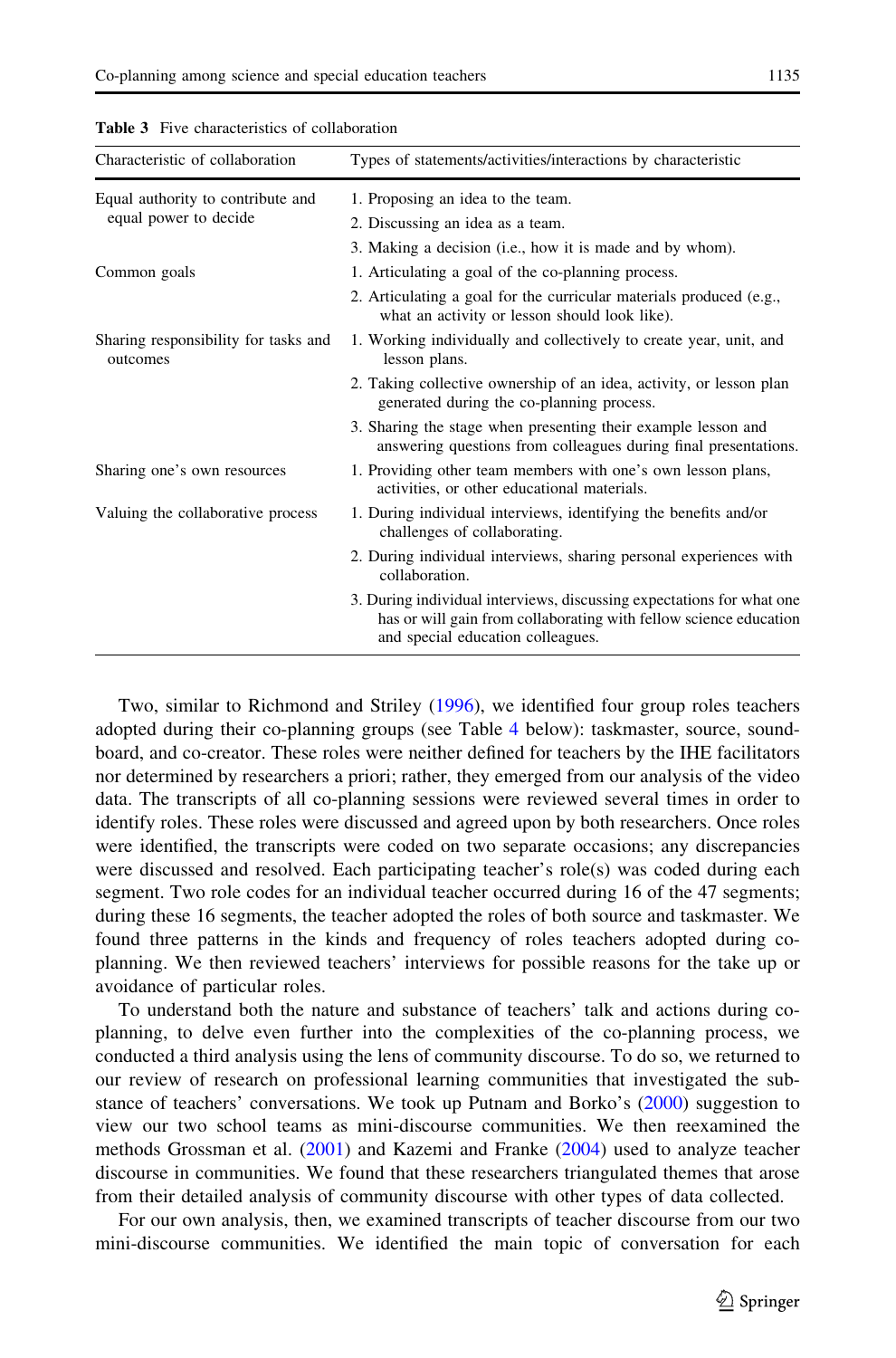| Role       | Definition                                                                                     | Example                                                                                                                                                                                                                                                                                                                                                                                                                                                                                                                                                                                  |
|------------|------------------------------------------------------------------------------------------------|------------------------------------------------------------------------------------------------------------------------------------------------------------------------------------------------------------------------------------------------------------------------------------------------------------------------------------------------------------------------------------------------------------------------------------------------------------------------------------------------------------------------------------------------------------------------------------------|
| Taskmaster | Decides what the team will work on and<br>in what order. Divides work up within<br>the team.   | Lynn in the role of taskmaster<br>L: Okay. If I get the articles, can I email them to<br>you and you can make copies? Print [them]<br>out and copy [them]?<br>M: Yes.<br>L: And then if I make the graphic organizer can<br>you copy that as well?<br>L: Okay. So I will do that today.<br>M: Just tell me how many.<br>L: Yeah I'll do that. So then your [lab activity]<br>won't need any copying because they will<br>do that in [their science] notebook[s].                                                                                                                         |
| Source     | Shares a strategy, lesson, or activity with<br>other team members.                             | M: Yep.<br>Lynn in the role of source<br>L: I just called [the unit] natural selection. Ok.<br>you know what I did? I switched [the                                                                                                                                                                                                                                                                                                                                                                                                                                                      |
|            |                                                                                                | material on natural selection with [the<br>material on the topic] history of life So<br>[the topic] history of life is not that long, so<br>all [my students] kind of did was just<br>touched on fossils [such as] looking at<br>different fossils and the different eras. So<br>that's why I just put [the topic history of life]<br>first and then segued into [the topic] natural<br>selection so that's the big [emphasis].                                                                                                                                                          |
|            | Soundboard Listens to the source and responds.                                                 | Robert in the role of soundboard<br>C: They have a card on each element and they<br>have to identify solid, liquid, gas. What are<br>some of its properties? What's one<br>interesting fact?<br>R: Have them walk around?                                                                                                                                                                                                                                                                                                                                                                |
|            |                                                                                                | C: Exactly. Gallery-walk kind of deal<br>R: Yep. That's cool                                                                                                                                                                                                                                                                                                                                                                                                                                                                                                                             |
| Co-creator | Participates in co-creating a new activity,<br>lesson, or strategy with other team<br>members. | Christopher and Robert in the role of co-creator<br>C: How do we know what we know? Black box<br>analogy. Sub-atomic particles. We could<br>hold up a black box. We could hold up a<br>shoebox with something inside and have a<br>student come up. How do you know? Okay,<br>then. That's the second day.<br>R: I like doing the whole black box activity. I<br>think we should put it in.<br>C: So let's do it then. So we can do that—do that<br>as the second part of that day. And then the<br>notes—the notes on the atom the beginning<br>of the third day? Or do you want to do. |
|            |                                                                                                | R: I think they should do the black box.<br>C: On the third day?                                                                                                                                                                                                                                                                                                                                                                                                                                                                                                                         |
|            |                                                                                                | R: I think they should do the black box. I say<br>that's more an engaging activity.<br>C: Okay, so                                                                                                                                                                                                                                                                                                                                                                                                                                                                                       |
|            |                                                                                                | R: Do that first, and then do your notes, and then<br>do the small little group discussion the<br>second day with their peers.                                                                                                                                                                                                                                                                                                                                                                                                                                                           |
|            |                                                                                                | C: Okay.                                                                                                                                                                                                                                                                                                                                                                                                                                                                                                                                                                                 |

<span id="page-14-0"></span>Table 4 Teachers' group roles during co-planning sessions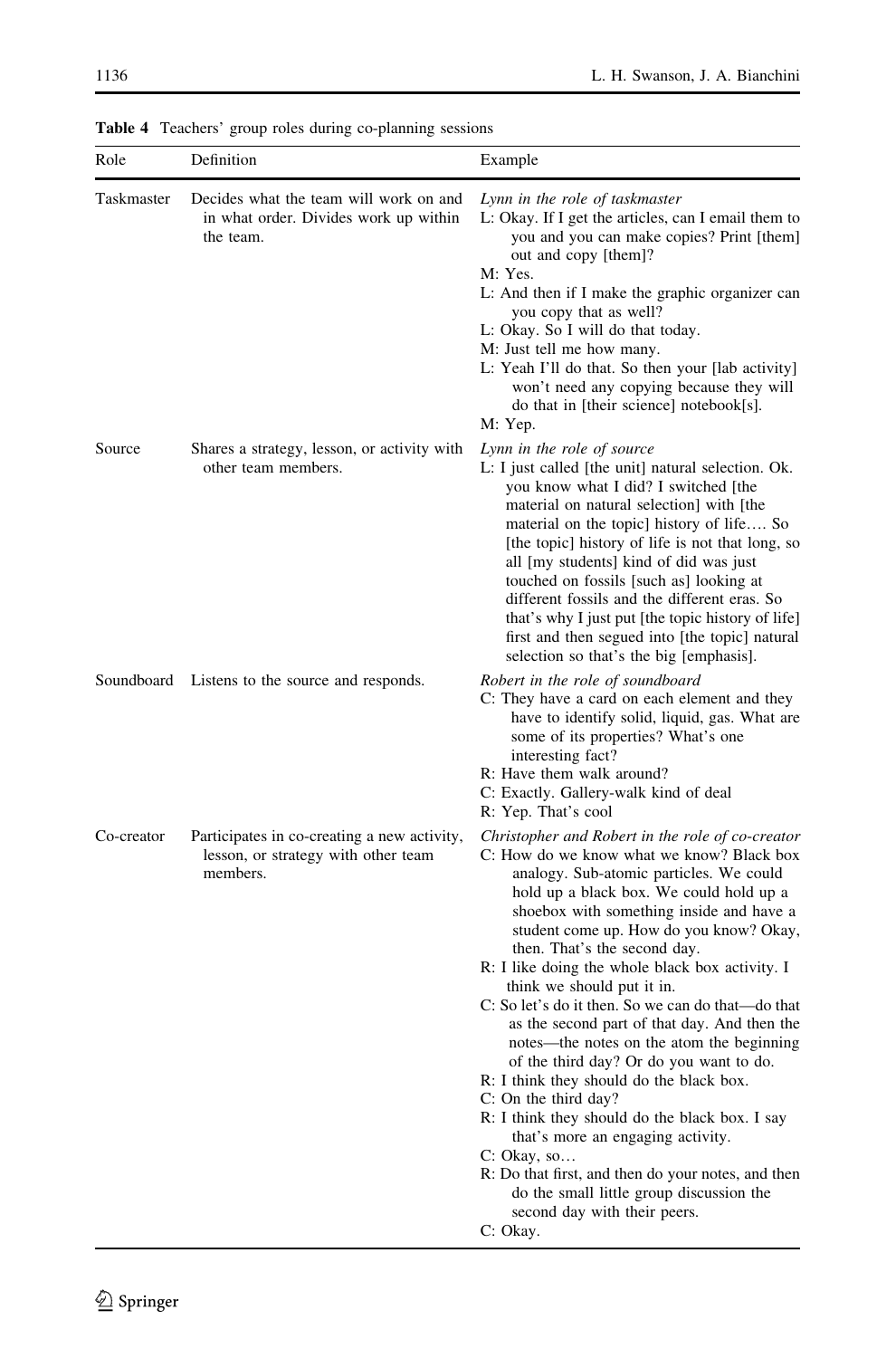segment transcribed. Segments were categorized into one of five topics: science content, special education content, teachers and teaching, students and learning, and lesson purpose or design. After segments were grouped by main topic, we examined the substance of teachers' conversations for emergent themes. Over time, emergent themes were eliminated, synthesized, and/or refined into two. Teachers' products—their year, unit, and lesson plans—and our fieldnotes of final lesson presentations were then used for triangulation for supporting or disconfirming evidence in light of these two themes.

We clarify for readers that Swanson consulted with IHE facilitators both during and after the institute to determine the purpose of activities implemented, directions and resources provided to teacher participants, and curricular products they generated. However, the facilitators relied on their own daily pre- and post-surveys completed anonymously by the teachers throughout the first week of the summer institute, as well as their own observations of the teachers' progress through the templates during the second week to make modification to the professional development effort. Indeed, at the conclusion of each day of the institute, the facilitators met to debrief the day's activities, review teacher surveys, and make any necessary changes to the following day's agenda. Swanson was present for all these meetings, but the facilitators' comments were not recorded as a source of data. In short, while Swanson consulted with the facilitators during the summer institute, she did not provide input into how the program should be run.

Instead, Swanson presented preliminary research findings to the IHE director and facilitators for feedback once the entire yearlong professional development program had been completed; at that time, the IHE was planning the second iteration of the program for a new group of science and special education teachers. Member checking (Lincoln and Guba [1985\)](#page-30-0) was only conducted with one of the five teacher participants during our analytic process. One teacher participant who had since become a facilitator attended this presentation; therefore, he was able to provide feedback to Swanson as well. All feedback was incorporated into subsequent analysis and presentations of research findings.

#### Findings

We present our findings on the process of co-planning in three parts. Findings are organized by conceptual lenses used: collaboration, small group interactions, and community discourse.

Findings from our analysis using the lens of collaboration

In our first analysis, as stated above, we examined individual teacher interviews, transcripts of co-planning sessions, and fieldnotes of lesson presentations to determine if and how teacher teams exhibited five characteristics of successful collaborations. These characteristics include equal authority to contribute and equal power to decide, common goals, shared responsibility for making decisions and carrying them out, shared resources, and valuing the collaborative process. Each characteristic is discussed in detail below.

#### Equal authority to contribute and equal power to decide

Both teams used a consensus model to determine lesson design and content: Teachers would propose an idea, discuss it with one another, and then collectively decide how to proceed. Within teams, individual teachers differed in the kinds and number of ideas they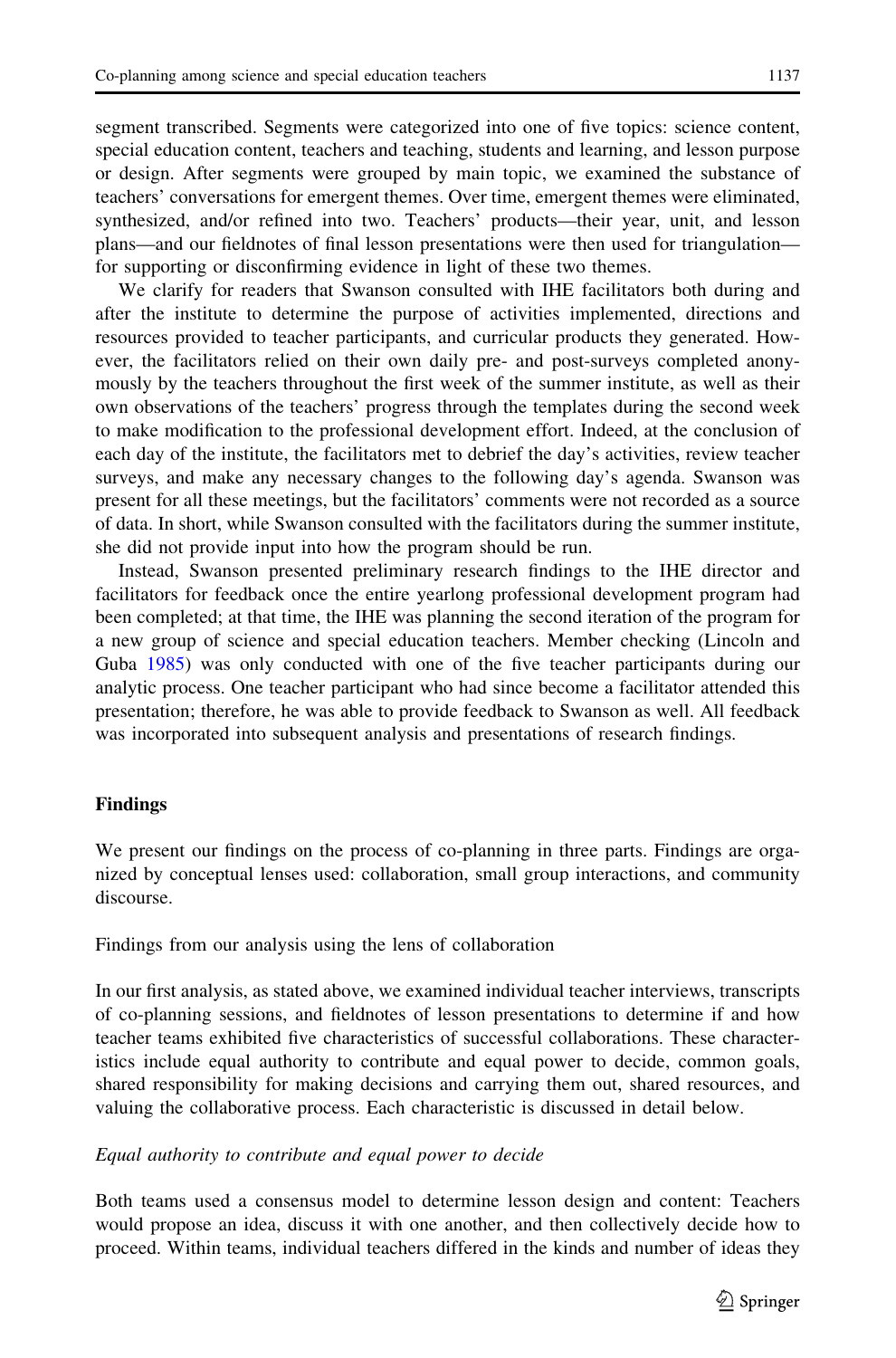proposed. Two science teachers (Lynn and Christopher), in particular, offered more suggestions for activities and assignments than their teacher colleagues. However, no one teacher's ideas were routinely rejected. Further, no one teacher dominated his or her team's decision-making process.

The following excerpt, for example, was taken from the beginning of the Wellington teachers' co-planning process. Lynn, a science teacher, suggested her team revise her biology course syllabus for their yearlong plan.

| Lynn:   | So what I did. I'll kind of show you what I usually do. I changed it a little bit |
|---------|-----------------------------------------------------------------------------------|
|         | but. So the first week is welcome, preview activity, Cornell notes [structured]   |
|         | note taking. This week I did welcome, Chapter 1 stuff, which is just              |
|         | introduction [to the course].                                                     |
| Manuel: | Yeah.                                                                             |
| Lynn:   | And then, I did like kind of [a] scientist's research project, how to use a       |
|         | microscope, syllabus quiz. So a lot of just intro stuff.                          |

- Manuel: Right, because you still have people [students] coming in and out [i.e., enrolling or dropping the course].
- Lynn: And we only have 3 days anyway [that first week]. So, the second week, that's when I started macromolecules.
- Manuel: Macromolecules. Why don't we do that again?
- Lynn: Okay.

Lynn proceeded to outline the remaining units and chapters in her biology course for team members. She included discussion of major activities and assignments as well. Juan and Manuel asked clarifying questions and expressed their desire to use what she had created. As such, the decision to use these course materials was made by teachers as a collective. A similar initial conversation occurred between the two teachers from Northglenn, Christopher and Robert.

# Common goals

We also found our participating teachers held common goals. There were no disagreements within teams about what products they should design (yearlong, unit, and individual lesson plans). Possible reasons for this shared product goal were (1) the teachers read the informational flyer and knew the expected products of the summer institute before they agreed to attend, and (2) the teachers readily adopted and used the detailed unit and lesson templates provided by the IHE facilitators during the institute. In particular, the templates guided the teacher teams through the co-planning process using a series of prompts: Seven prompts guided the unit planning and ten prompts, the planning for individual lessons. For both unit and lesson plans, prompts followed a similar progression. First, teachers were asked to select key content standards and inquiry skills (from the state science standards) from which to develop learning objectives. Then, teachers were prompted to list the formative and summative assessments used to monitor student learning with respect to these learning objectives, to align their plan with the 5E instructional model of inquiry and research on student learning, and to explain the type and sequencing of lessons (for the unit plan) and activities (for the unit and lesson plans). Finally, prompts guided teachers to detail their instructional practice. More specifically, in both templates, teachers were asked to provide a list of all ''research-based strategies'' used to support student learning. Teachers were also asked to explain how they would ''incorporate accommodations, collaborative-model teaching and/or co-teaching.'' We note that the positioning of prompts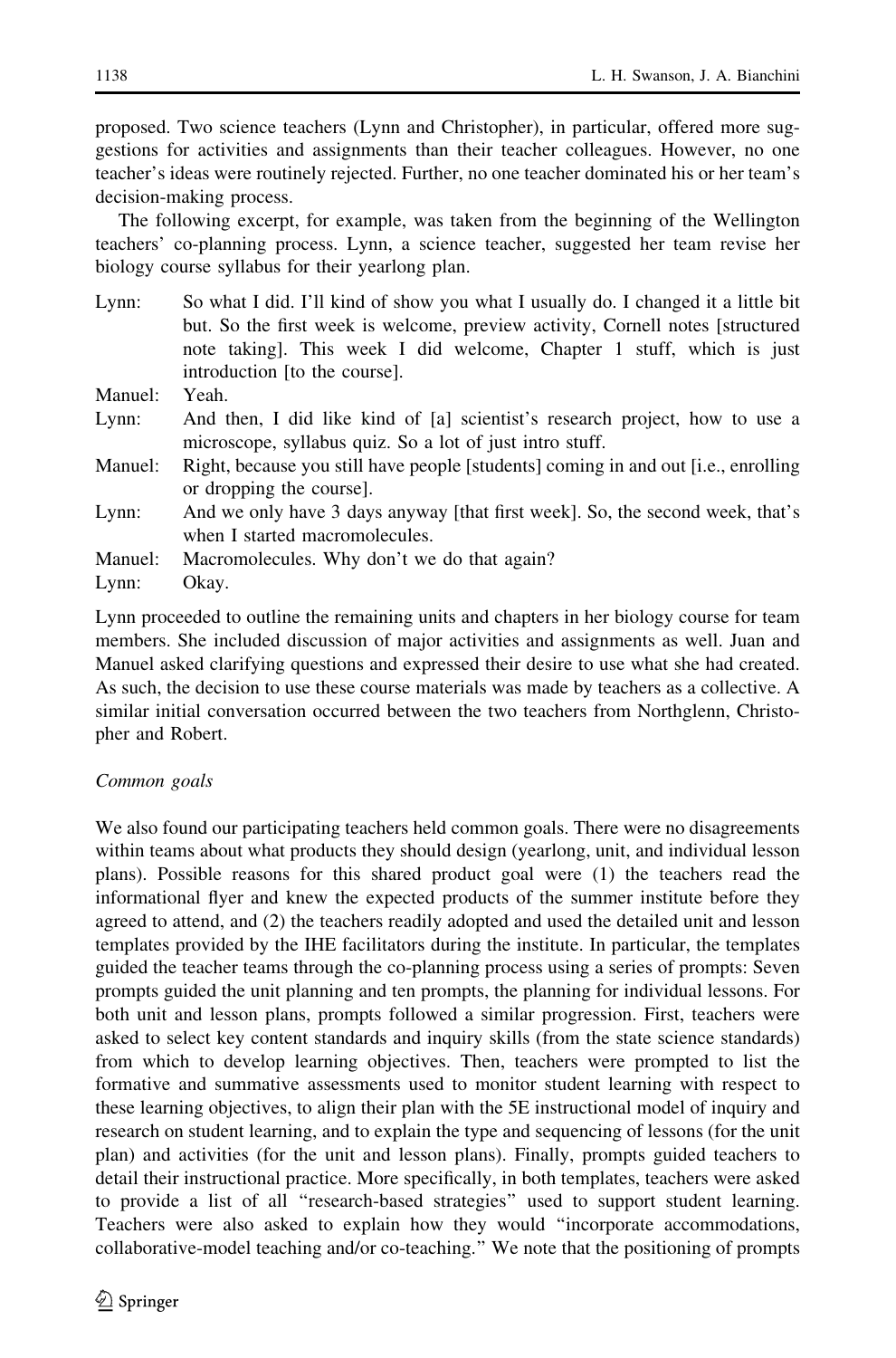related to science education at the beginning of the template and those related to inclusion at the end might have encouraged teachers to discuss science education topics more often than those of inclusion. We also found the wording of the last prompt, specifically the use of ''and/or'', noteworthy as it might have worked to deemphasize the importance of attending to inclusive instruction in the teachers' co-planned materials. Although all three topics were emphasized during the first week's activities, teachers could interpret this prompt to mean that that they did not have to address all three in the curriculum materials they co-planned.

In addition to agreeing on *which materials* they should produce during co-planning, we found that teacher participants agreed on the key constructs those materials should foreground. Both teacher teams focused on science as inquiry and, to a lesser extent, strategies for differentiating instruction, including the use of accommodations, for students with disabilities. Because teachers agreed on the key constructs they intended to cover during their yearlong, unit, and lesson planning, we viewed this agreement as additional evidence for shared goals.

Christopher and Robert, for example, began their co-planning process by outlining their yearlong curriculum plan. They then turned to the planning of their chemistry unit on the atom and periodic table. Neither questioned whether such yearlong and unit plans were necessary to design.

| Robert:      | My opinion is (pause) we [have] two ways to do [plan the unit]. We could         |
|--------------|----------------------------------------------------------------------------------|
|              | look at the [district approved text] book and see what the book does. That is    |
|              | what they [the IHE facilitators] like. They would like it, so it's going to fit  |
|              | into [the template]                                                              |
| Christopher: | Yeah, [the textbook's activities are] kind of constructivist, or at least try to |
|              | be.                                                                              |
| Robert:      | Right. So we could go with that, tweak that.                                     |
| Christopher: | Uh-huh.                                                                          |
| Robert:      | We could go with what [the lessons] you have [developed for your own             |
|              | science courses]. I just don't want you to feel like, "Oh, I'm giving all my     |
|              | stuff [to Robert]."                                                              |
| Christopher: | I don't, I don't mind at all. I don't mind sharing it. I just don't know if the  |
|              | way I do it [teach my science course] is going to fit [the IHE's] vision.        |
|              |                                                                                  |

Equally important, Christopher and Robert understood that their goal was to create curricular plans that aligned with the IHE's vision of good teaching—that the lessons they created and presented should foreground science teaching as student-centered and inquiryoriented. It is less clear to what extent Christopher and Robert thought their unit should be inclusive of students with disabilities—also part of the IHE's vision. In any case, as Robert explained, the pair had two options: They could use the sequencing of activities either from the course textbook or from Christopher's lessons as a starting point. Christopher worried that the lessons he used in his own course did not closely resonate with the IHE's goals. In the end, Christopher and Robert agreed to use Christopher's lessons as the basis of their unit plan and make adjustments when necessary to better align those lessons to fit the template provided.

# Shared responsibility for tasks and outcomes

As with the first and second successful characteristics of collaboration, we found teachers in both teams shared responsibility for designing their curricular materials during the co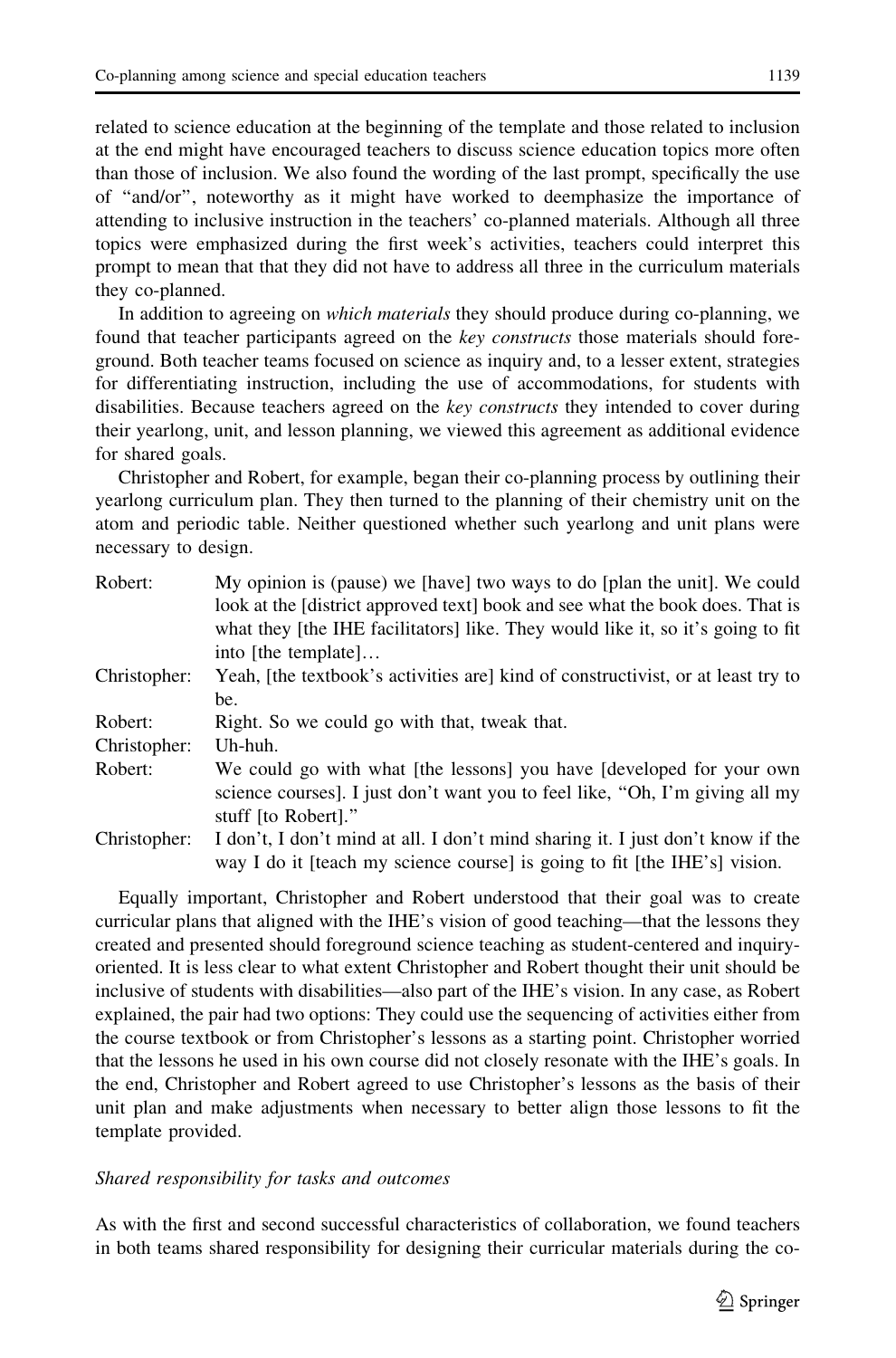planning process. Teachers in both teams also took ownership of the completed set of curricular materials produced, regardless of which team member proposed or actually designed a given lesson, activity, or assignment. Within a given team, when preparing for their presentations to colleagues at the conclusion of the summer institute, each teacher took responsibility for a portion of the presentation. In planning for their final presentation, for example, Lynn reviewed with Manuel and Juan what each would prepare and ultimately present from their co-planned lesson.

- Lynn: So our lesson—the 5E's [the inquiry instructional model requested by IHE facilitators]. Juan, you're going to work on the ''Engage'' and then ''Explore'' (pointing to Manuel), how pathogens spread.
- Manuel: Okay, yeah.
- Lynn: And I'll do the "Elaborate." And then the "Evaluation" piece is just like a haiku.
- Manuel: Yes.
- Juan: Yes.
- Lynn: And then the. What is that? [For the] "Explain" part, we can maybe use this kind of stuff (pointing to materials on the table) or give [students] a graphic organizer as they take notes.
- Manuel: Exactly.
- Lynn: That might be okay. Or, in their Cornell notes, have [students] do a concept map.

Similarly, our review of fieldnotes of teams' presentations confirmed that teachers indeed traded off presenting parts of their co-planned lesson. Teachers also appeared knowledgeable of all facets of curricular materials presented (e.g., they were able to provide a rationale for different pedagogical choices). This is noteworthy in light of the unequal sharing of curricular ideas highlighted above in characteristic one, namely, that two of the science teachers shared more lessons and assignments than their colleagues.

## Sharing one's own resources

Despite the unequal sharing of resources by teachers in both teams, each teacher did share at least one activity. Most teachers also shared physical materials (from CDs, to flash drives, to access to a photocopy machine), as well as stories of lessons learned from previous teaching experiences. As stated under characteristic one, two science teachers, Lynn and Christopher, offered more suggestions for activities and assignments than their teacher colleagues. Still, the third science teacher, Manuel, did share some resources. For example, he discussed his previous experiences teaching the topic of meiosis during summer school. Manuel explained why he did not explicitly teach mitosis as an introduction to meiosis. (Manuel taught chemistry during the school year and biology during summer school.)

| Lynn:    | The kids need to know [mitosis] to do meiosis, which is here [in the biology    |
|----------|---------------------------------------------------------------------------------|
|          | standards]. Right? Gamete formation and meiosis.                                |
| Manuel:  | You know what? I jumped right to meiosis [and the kids] got it.                 |
| $I$ vnn. | They got it? Okay, So I spent some time on mitosis making a fliphook and a cell |

- Lynn: They got it? Okay. So I spent some time on mitosis making a flipbook and a cell cycle [visual aid] and stuff.
- Manuel: [The students] cover mitosis in grade seven.
- Lynn: Yeah, they are supposed to.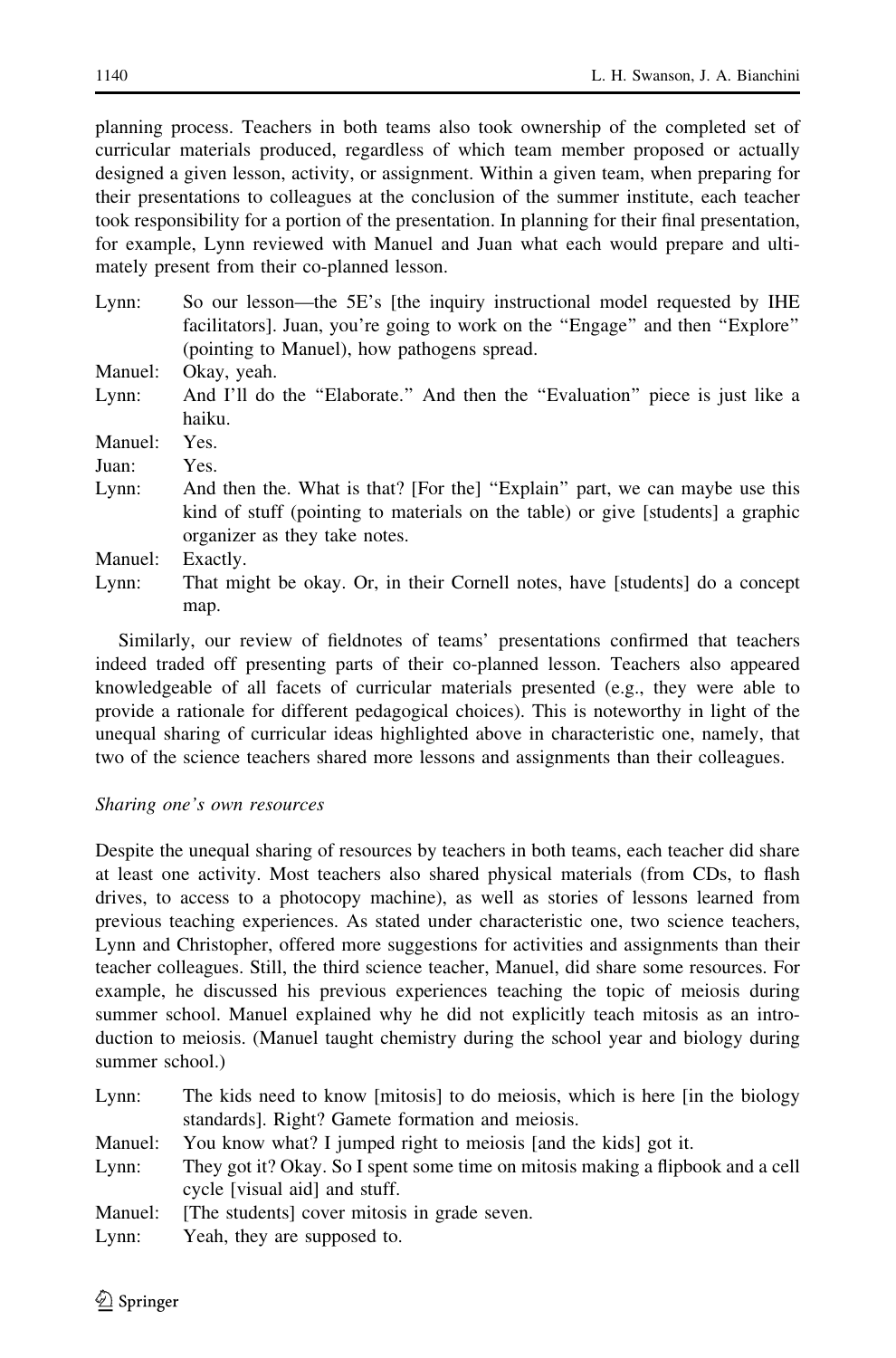Manuel: I just—I'd remind them. You know, I just [dove] into meiosis but along the way I remind[ed] them [of mitosis].

Manuel also shared a lab on the transmission of diseases and a culminating activity in which students simulate a dinner conversation with Charles Darwin. The transmission of diseases lab was included in his team's final presentation.

The two special education teachers also shared resources with their teams. Juan, for example, provided several suggestions on how to connect the subject matter to students' lives, recommended a group presentation strategy, and offered an idea for a culminating task. These latter two resources were included in his team's presentation (these are discussed in more detail in a subsequent analysis). Robert, the special education teacher in the Northglenn team, shared with Christopher both an activity focused on the Bohr model of the atom and a handout to scaffold lecture notes for students.

#### Valuing the collaborative process

In their interviews, all five participants stated they saw inherent value in collaborating with colleagues, our fifth successful characteristic of collaborations. The two special education teachers, Juan and Robert, talked primarily about the benefits of collaboration. Both regularly collaborated with colleagues from other disciplines. They described their interactions with science teachers, in particular, as helping to deepen their own subject matter knowledge and as providing them with ideas for instructional strategies and activities. Even prior to the summer institute, for example, Juan routinely sought help from his science colleague, Manuel, when he did not understand the biology material he was expected to teach. "I'm not strong in science and he is," Juan explained.

When discussing interdepartmental collaborations, neither Juan nor Robert focused on the challenges of cultivating or maintaining collaborative relationships. Instead, both expressed a desire to continue to collaborate with their science colleagues. Juan liked to observe his science colleagues' instructional practices and to analyze lessons through the lens of a learner to identify potential areas of difficulty for students with disabilities. He thought he could benefit from watching his science colleague, Lynn, present a biology lesson. He explained, ''She's the biologist. I can learn a lot more from her and I can identify what problems [students might have] because I'm going to be a learner myself.''

The three science teachers in this study also discussed benefits to collaboration in their interviews. However, unlike Juan and Robert, they described few collaborative activities with colleagues outside of their own department. Lynn, for example, stated that collaborating was the "one key thing that helped [her] survive" her first year of teaching. She collaborated often, but only with other science teacher colleagues.

Also unlike Juan and Robert, the science teachers identified myriad challenges to collaboration. Manuel, for example, stated that he only collaborated with other science teachers during professional development time designated by his school's administration: He used these opportunities to ''bounce ideas'' off of science colleagues, as well as an assistant principal who used to teach chemistry. Manuel was the only chemistry teacher at Wellington High School, he clarified, and had no one else to plan chemistry lessons with.

[Collaborating is a challenge because of] having to meet your own standards. You want to make sure you cover your own bases… Just trying to get your [own] job done takes up all your energy, all your time.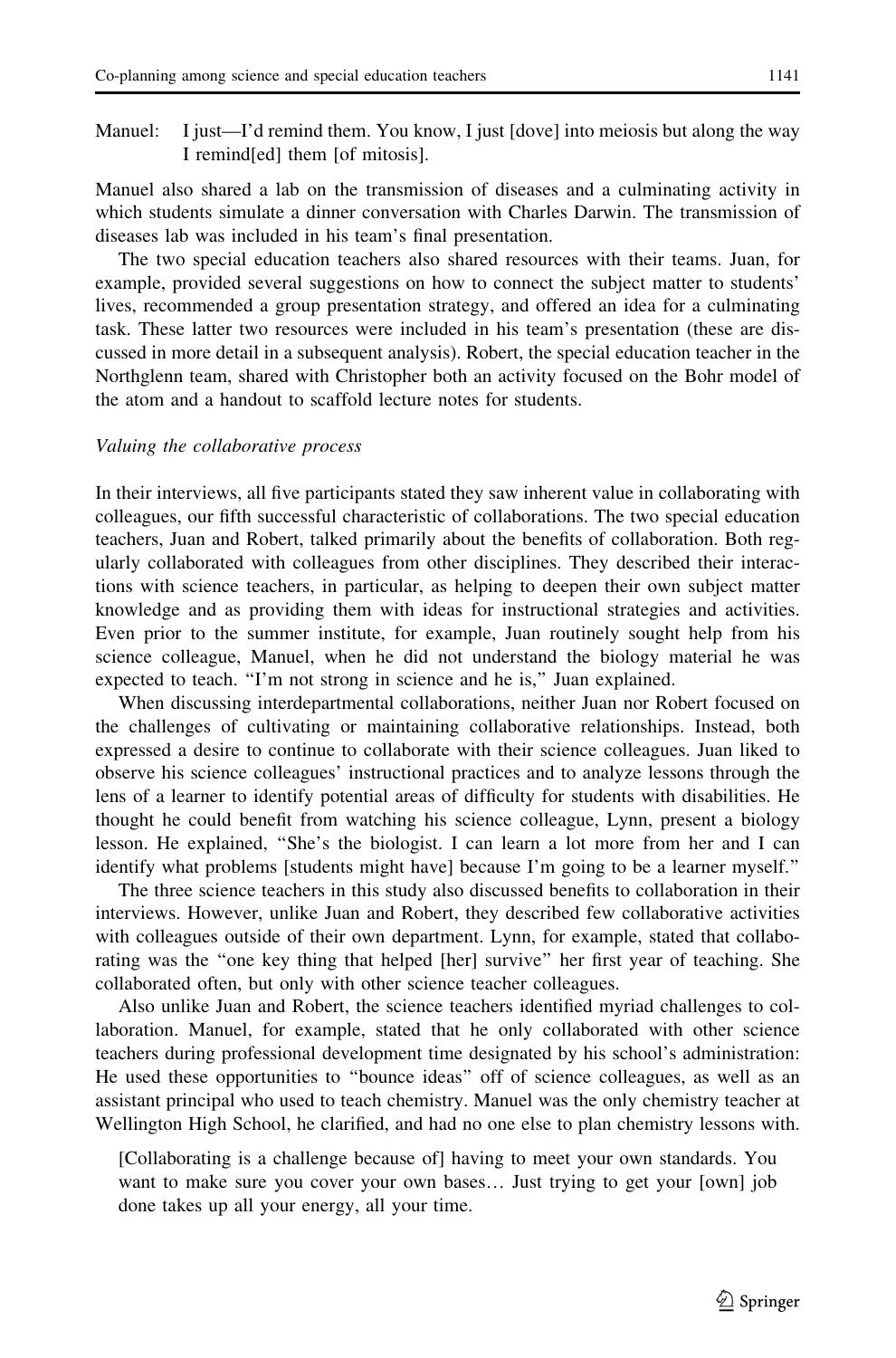We note that although Juan, a special education teacher, discussed collaborating with Manuel, Manuel did not mention collaborating with any colleagues outside the science department.

Findings from our analysis using the lens of small group interaction

Using our second lens of small group interactions, as explained in our methods section above, we performed two separate analyses of the 47 segments transcribed from recordings of the co-planning process. Within each small group, we determined the frequency of talk by teacher and identified the types and frequencies of group roles teachers took up. We also examined teachers' individual interviews for possible reasons some roles were adopted more often than others.

# Turn taking

We found that no one teacher took a disproportionately large or small number of speaking turns in comparison to his or her colleagues. Across their small group conversations, for example, Christopher, the science teacher, took 530 turns  $(51 \%)$  speaking while Robert, the special education teacher, took 500 turns (49 %). Christopher took 30 more turns than Robert, in part, because of one conversation they had with a facilitator: Christopher did much of the talking during that segment.

The Wellington teachers, Manuel, Lynn, and Juan, showed more variation in the number of turns each person took speaking during the co-planning process; however, we cannot argue one person dominated the group's conversations. As did Christopher, Lynn and Manuel, the two science teachers, spoke more often than Juan, the special education teacher. They took 460 (34 %) and 416 (38 %) turns speaking, respectively. Juan spoke 336 times (28 %).

## Small group roles

To begin to look at the kinds of substantive contributions teachers made in their groups, we examined teachers' take-up of the following four roles: taskmaster, source, soundboard, and co-creator (see Table [4](#page-14-0)). When a teacher adopted the role of taskmaster, for example, he or she led the group—deciding which tasks to do, in what order they should be completed, and/or which group member(s) should work on a particular task. A teacher adopted the role of source when he or she shared a strategy, lesson, or activity. Those who listened and/or reacted to the source adopted a third role of soundboard. Typical responses of a soundboard were "I like that," "yeah," and "okay." Finally, when teachers were involved in constructing a new activity, lesson, or strategy with another, they adopted the role of cocreator. As co-creators, teachers actively generated something new. Often, one teacher began with an activity that he or she had previously implemented; this activity was then substantially revised in consultation with other group members. Instances where one teacher presented an activity and another teacher responded favorably or indicated that the activity should be included in the group's lesson were not coded as examples of cocreating. In other words, a teacher could not occupy the roles of soundboard and co-creator at the same time.

We identified three patterns in teachers' take up of roles in their small groups (see Table [5](#page-21-0)). Each is described below using excerpts from the Wellington teachers' co-planning sessions. Similar patterns were found across both teams of teachers; however, we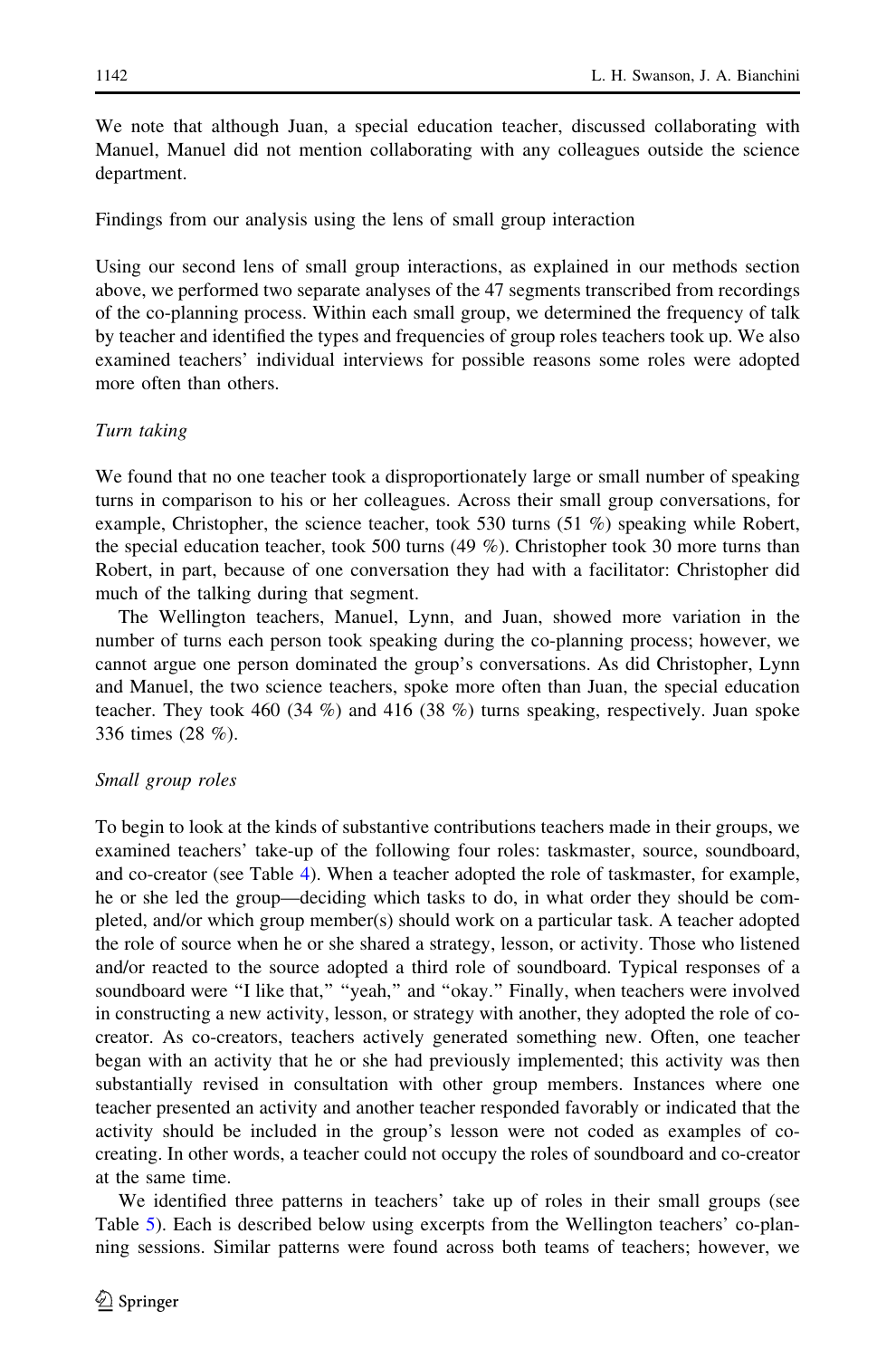| Participant | Group role    |                    |                   |                   |
|-------------|---------------|--------------------|-------------------|-------------------|
|             | Source $(\%)$ | Soundboard $(\% )$ | Taskmaster $(\%)$ | Co-creator $(\%)$ |
| Lynn        | 40            | 20                 | 17                | 23                |
| Manuel      | 15            | 62                 | $\Omega$          | 23                |
| Juan        | 35            | 35                 |                   | 23                |
| Robert      | 25            | 38                 | 4                 | 33                |
| Christopher | 32            | 21                 | 18                | 29                |

<span id="page-21-0"></span>Table 5 Group roles by percentage adopted for each participating teacher

chose to use excerpts from one to create a more cohesive description. The first pattern we found was that two of the three science teachers, Lynn and Christopher, adopted the roles of taskmaster and source more frequently than the special education teachers in their teams. Lynn, for example, regularly adopted the role of taskmaster when synthesizing her group's decisions and progress. She also took up this role when she clarified who was responsible for each part of the lesson the group presented at the end of the institute. Further, Lynn served as a source when she opened the co-planning session by outlining the yearlong pacing plan she had developed for her biology course the previous year. Indeed, her biology pacing plan served as the basis for all plans the Wellington group created during the institute. (Relevant excerpts are found in our first analysis of co-planning as collaboration, as well in Table [4](#page-14-0) above.)

We clarify for readers that although Lynn adopted the roles of taskmaster and source more often than either Manuel or Juan, she did not dominate the co-planning sessions. The analysis of speaking turns presented above made clear that all three teachers participated in their group's conversations. Further, Lynn neither insisted that all of her activities be included in the group's final plans, nor refused to incorporate the ideas of her colleagues into particular lessons. In the excerpt below, Lynn adopted the role of taskmaster when she suggested that her group begin planning for their physiology/immunology unit by deciding on their culminating task. She later adopted the role of soundboard when Juan suggested using a Build-A-Body activity as the culminating task.

- Lynn: Do you think what could be helpful is planning the physiology unit? We know the [state science] standards. Let's fine tune the culminating task, for example, the [sample culminating task presented by the IHE facilitators] and then we'll scaffold it [for students] if we want them to do a brochure of the human body. [The students] need to know what the human systems are. They need to know about this and this and this. So let's come up with a culminating task.
- Juan: Build-A-Body. Like Build-A-Bear. [Build-A-Bear is a store where children can select, stuff, and dress their own stuffed animal.] Build-A-Body. What do you need to function? And tell us the system, what it does. I was thinking something of that nature.

Manuel: That's good, that's good.

Lynn: Build-A-Body. Okay. So what's your idea?

Juan: Taking the Build-A-Bear concept. We could have a cut out [of the students] thrown on the floor on butcher paper and cut them out and we start building their systems there. You [the students] have to explain which one it is, identify the organs and their functions. And these are posters we could put up all around the room.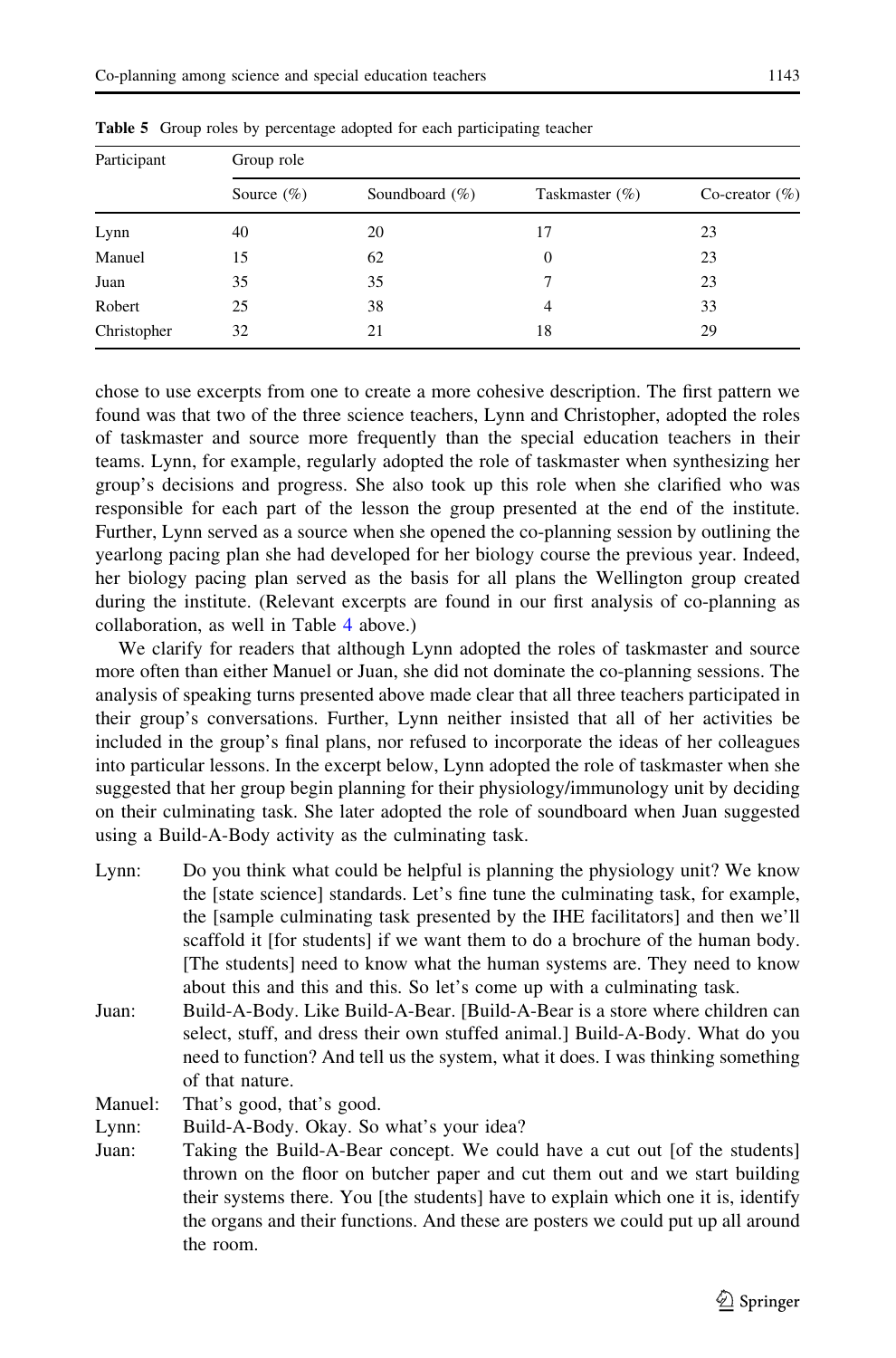The second pattern we identified related to group roles was that all five teachers adopted the role of co-creator roughly 20–30 percent of the time, particularly toward the end of the co-planning process (see again Table [5\)](#page-21-0). In the following excerpt, Lynn, Juan, and Manuel worked together to design an assessment rubric. The rubric was to be used to evaluate a haiku assignment—a formative assessment—in their physiology/immunology unit. Haikus are unrhymed poems that are three lines in length. Each line must contain a specific number of syllables.

| Juan:   | [A scoring] rubric of [one to] four [points]?                                                                                                                                                                                                                                                                                                                          |
|---------|------------------------------------------------------------------------------------------------------------------------------------------------------------------------------------------------------------------------------------------------------------------------------------------------------------------------------------------------------------------------|
| Manuel: | Yes.                                                                                                                                                                                                                                                                                                                                                                   |
| Juan:   | Right? So, [students will] identify if it's a virus or disease, its pathway into you,<br>and its effect [in their haiku].                                                                                                                                                                                                                                              |
| Manuel: | Yes.                                                                                                                                                                                                                                                                                                                                                                   |
| Juan:   | I think if the haiku identifies those three points, that's a four. If it identifies two<br>points, a one.                                                                                                                                                                                                                                                              |
| Lynn:   | I think also give them some points on.                                                                                                                                                                                                                                                                                                                                 |
| Manuel: | Creativity and following the right format.                                                                                                                                                                                                                                                                                                                             |
| Lynn:   | And also for right format so we can say [we] agree with the English teachers.                                                                                                                                                                                                                                                                                          |
| Manuel: | The [English Language Arts] standards.                                                                                                                                                                                                                                                                                                                                 |
| Juan:   | Oh.                                                                                                                                                                                                                                                                                                                                                                    |
| Lynn:   | And like the five, seven, five syllables [required for each line in a haiku]. I'd<br>give them points on do they have the right haiku things. And then is it creative,<br>is the content accurate, and even like neatness, and all of those things too. So it<br>[the scoring rubric] could just be five categories of four [points, for a] total of<br>twenty points. |
|         |                                                                                                                                                                                                                                                                                                                                                                        |

Manuel: Okay.

A third pattern that emerged was that each teacher's primary role(s) in the group reflected a strength or preference in collaborations with colleagues discussed in his or her interview. Juan, for example, adopted the roles of source and soundboard more often than taskmaster or co-creator (see again Table [5](#page-21-0)). These two roles resonated with his description of how and why he collaborated with members of the science department provided in his interview. More specifically, when adopting the role of soundboard, Juan referred to Lynn and Manuel as scientists and asked them to clarify terms such as protozoa that were used in the unit they were planning. During his interview, as conveyed in our first analysis, Juan noted that he worked with science teachers in order to clarify science concepts he found confusing, as well as to get ideas for science activities.

When adopting the role of source in co-planning sessions, Juan often shared what he thought were opportunities to connect science content to students' everyday lives. Juan related the human body to different features of a car (e.g., engine, coolant); connected homeostasis to TV and movie celebrities on crash diets; and discussed ''Engage'' activities (based on the 5E instructional model of inquiry) that dealt with salmonella outbreaks. In his interview, Juan stated that making connections between science content and everyday life was one of his strengths as a teacher.

I try to find something that will connect [science] with them [my students]…. That's my biggest asset, I think…. Culturally, I know where most of my kids are coming from. I try to find things that they will identify with.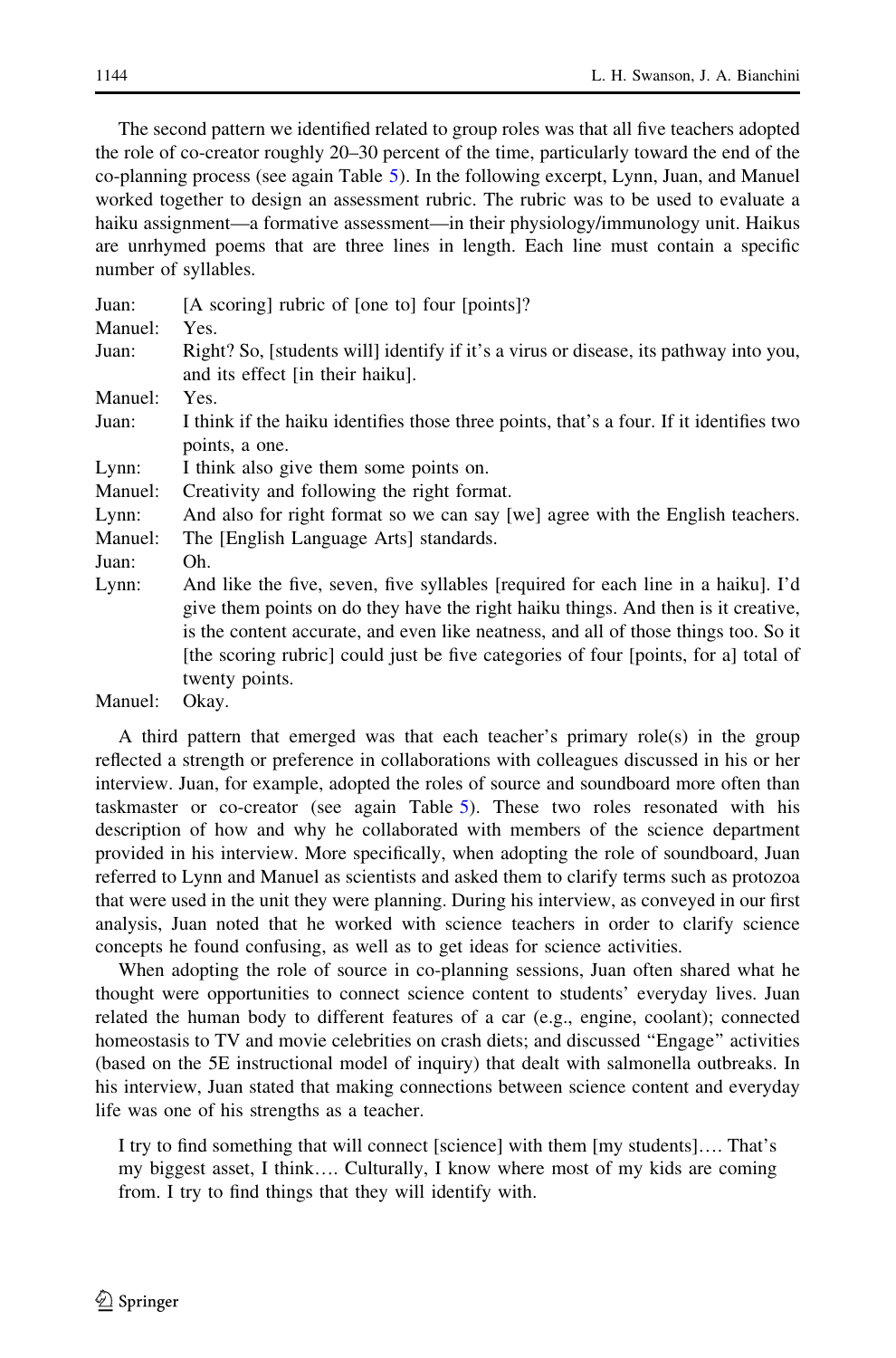In looking across the findings from our second analysis, we found that a teacher's frequency of talk (i.e., turn taking) was not indicative of the type(s) of role(s) he or she adopted during the co-planning process. For example, Manual took the most turns (38 %) during conversations with his colleagues, yet adopted the role of soundboard (62  $\%$ ) much more often than that of source or taskmaster. Lynn, on the other hand, took 34 % of the turns during her team's conversations, yet adopted the role of source most often (40 %). Such findings highlight the importance of examining the frequency of talk and the take up of roles since the two appear independent of one another among the teachers investigated here. For Manual and Lynn, both participated similarly in their team's conversations according to their respective number of turns; however, each participated in these conversations in very different ways as reflected in the group roles they adopted most often.

# Findings from our analysis using the lens of community discourse

Using our final lens of teacher community, again as stated above, we analyzed the video records of teacher interactions, fieldnotes of final presentations, and individual teacher interviews to more closely examine the substance of teachers' oral and written discourse during the co-planning process. We identified two themes.

# Teachers discussed science education topics more often than special education ones

One, as suggested in our first analysis using the lens of collaboration, we found that both teams of teachers spent more time discussing topics in science education than those in special education when co-planning. Indeed, the vast majority of conversations recorded were dedicated to science and science education topics. This was not what we expected. The IHE facilitators had specifically asked teachers to address both science as inquiry and student accommodations in the lessons they designed. Both science and special education prompts (with some limitations as discussed in our first analysis) were included in the unit and lesson templates teachers were asked to use during their co-planning process as well.

In the 5 h of video recorded conversation among Lynn, Juan, and Manuel, for example, the topic of special education was brought up only twice. The first instance occurred during the first day of co-planning: Juan described how his students (all of whom received special education services) enjoyed a particular activity and were able to learn science content as a result. The second instance occurred at the end of the second day. In a brief exchange between Manuel and Juan, as part of a larger conversation among all three team members, the two reviewed the lesson plan they intended to present at the close of the institute. The entire exchange is presented below.

| Manuel: | For the special ed [ucation] kids, is this the part where you would do something |
|---------|----------------------------------------------------------------------------------|
|         | different with them?                                                             |
| Juan:   | Well, I'm looking through this whole fimmunology lesson. What modalities         |
|         | [ways information is presented to students during lessons/activities] are we     |
|         | using for them?                                                                  |
| Manuel: | All three of them [modalities].                                                  |
| Juan:   | The beginning part, they are going to listen to a story. The Explore part should |
|         | be tactile and visual, you know.                                                 |

Manuel: Yeah, I have something [that we can use in the lesson plan].

Although the three Wellington teachers rarely broached specific topics in special education, it is important to note that they discussed at length different innovative strategies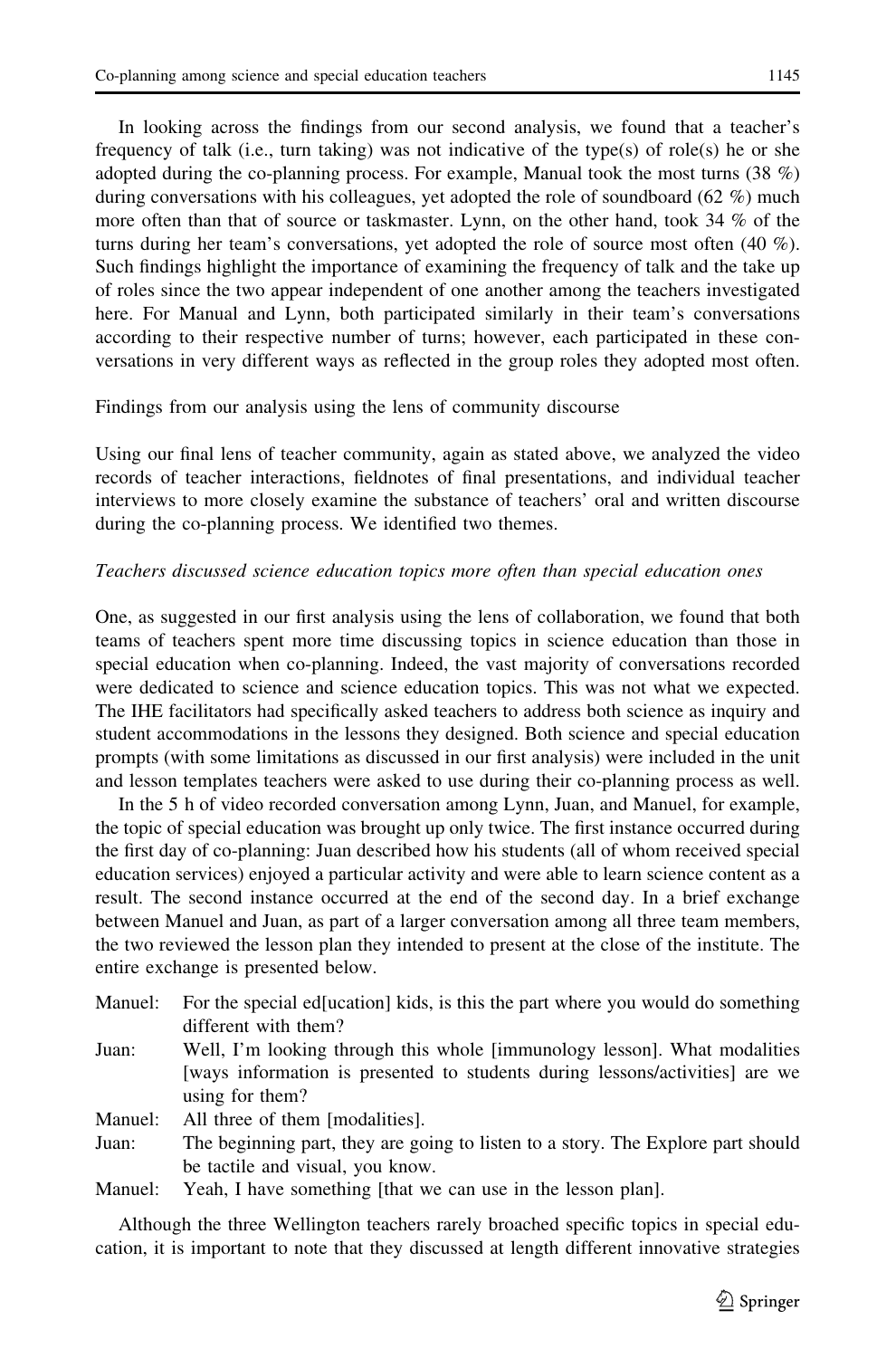they could use to structure, guide, and support students in learning. Strategies they identified as supporting student learning included structured notetaking, science notebooks, graphic organizers, and jigsaws. Wellington teachers, however, did not identify these strategies as specific ways to support students in their classes who received special education services.

Science topics also dominated the conversations of the Northglenn teachers, Christopher and Robert. In the 5 h of co-planning sessions recorded, Christopher and Robert broached the topic of special education only three times. Robert twice voiced concerns about activities proposed for particular lessons: He thought these activities would be ''complicated'' for students with disabilities and in need of facilitation by the teacher. In a third instance, Robert and Christopher discussed how Robert might implement a jigsaw activity about the periodic table and groups of elements in his classroom.

| Christopher: | Do you think we should have [students] jigsaw all eight groups [of          |
|--------------|-----------------------------------------------------------------------------|
|              | elements]? Alkali metals, alkali earth metals, halogens, noble gasses.      |
| Robert:      | If I was. A bigger class, yeah. If I had 32 kids, yeah, I'd do all eight    |
|              | [groups].                                                                   |
| Christopher: | You could just repeat [one group of elements]. Or you could just divide the |
|              | class in half and have two groups [of elements to examine]. You know, do    |
|              | metals and nonmetals.                                                       |
| Robert:      | Yeah.                                                                       |

As was the case with the Wellington teachers, Robert and Christopher also discussed several different instructional strategies helpful in scaffolding student learning. Examples included the use of science notebooks and activities such as jigsaws and round robins. Again, these strategies were not specifically identified as helpful for students receiving special education services.

Further, teachers' written products reflected this disparity in time devoted to discussing science versus special education topics. Final lesson plans included much more information about science content than about strategies to support students receiving special education services. In one of their physiology/immunology unit's lesson plans, for example, Juan, Lynn, and Manuel noted that ''while [the] gen[eral] ed[ucation] teacher lectures, special ed[ucation] [teacher] teaches students how to take notes and create flow charts using power notes.'' The lesson plan also listed several accommodations for students with disabilities—visual aids, textbooks on CD, and heterogeneous grouping of students but did not explain under what circumstances they were to be implemented. These two references to special education were the only ones included in the lesson plan. In contrast, the teachers provided a wealth of information about science content. Teachers listed the state science content standards addressed, explained what students were to do to demonstrate proficiency for each standard listed, and described the science activities they would implement.

## Teachers talked more often about teaching than learning

A second theme emerged from our examination of teachers' discourse in communities: Conversations about teachers and teaching were much more common than those about students and learning. Although each participating teacher made at least one comment regarding student learning during the co-planning process, most of their conversations focused on their own thoughts and actions. We note that the timing of the co-planning activities might have influenced this finding. Teachers worked on their lessons prior to the start of the new academic year—before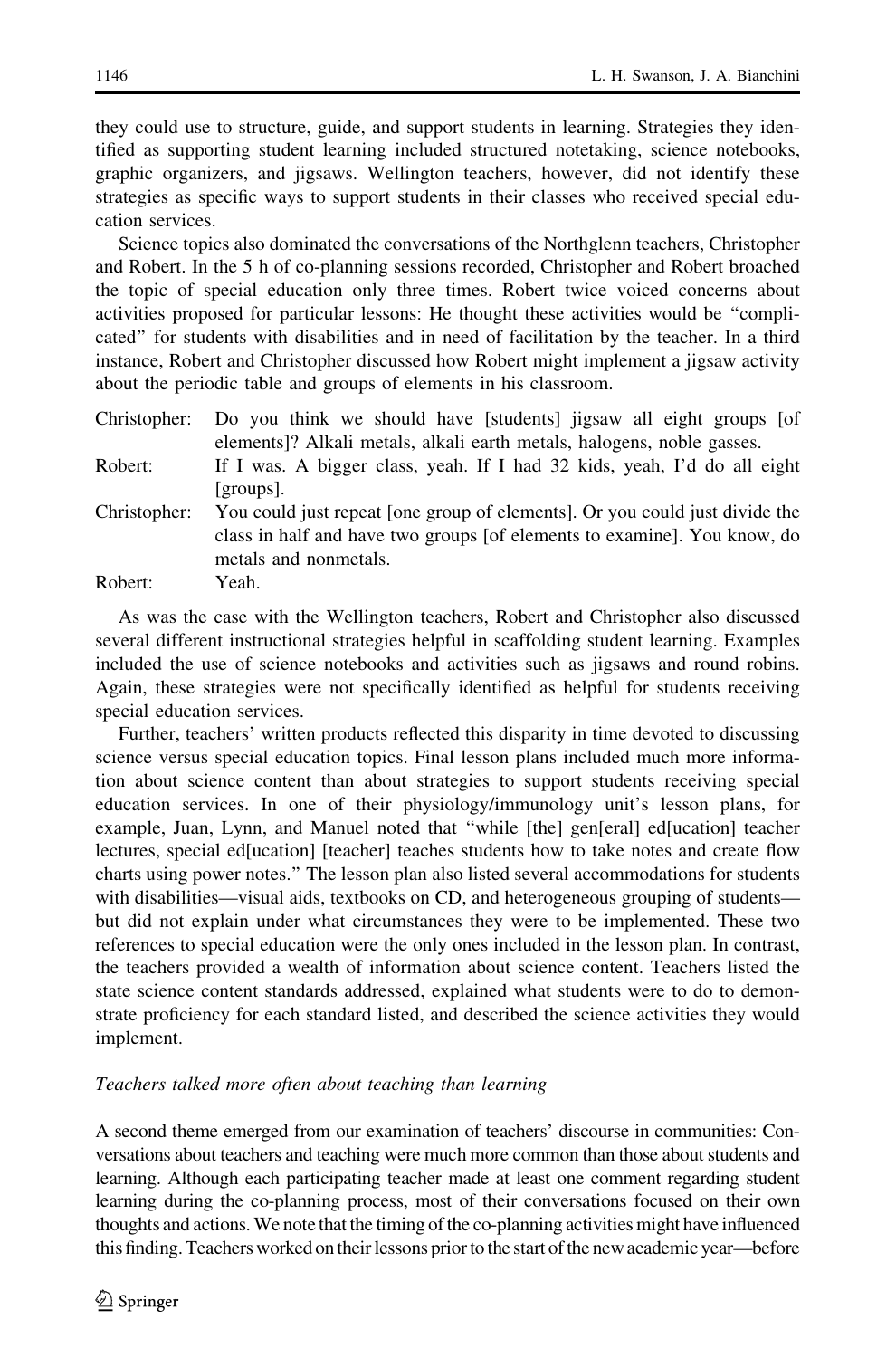they were surrounded by and engaged with students. Had teachers co-planned lessons during the school year, discussions about students and student learning might have been more frequent.

When outlining her previous year's biology curriculum for Juan and Manuel, for example, Lynn highlighted what activities she implemented, what projects she assigned, and how she herself felt about her lessons' success. She mentioned students (''kids'') only at the end of her description.

Yeah, so that's what I did [last year for the cell biology unit]. That's where I did a mini-bacteria project and then I started the cell city project there too. But we don't have to [include them both here].

//

[Next year], I'm either going to keep the cell city [culminating project] but I wanted to try something new which I've seen done before. It's a book, a little book about DNA. I told my AP [Advanced Placement Biology] kids this time around and they did it and it was really good. So I can change [the assignment] for the Bio[logy] kids.

Of the three Wellington teachers, as suggested in our findings under small group interactions, Juan focused most heavily on students and their learning. In addition to frequently suggesting lessons be connected to students' daily lives, Juan made it clear to Lynn and Manuel that he thought it important for students to have repeated opportunities to share their ideas and questions during a lesson. Juan, for example, suggested his team include as an assessment a game he regularly played with his students. The point of the game was for students to create questions about the topic under study that other students in their class would be unable to answer correctly. Students then quizzed each other for prizes. Juan thought this game successful in engaging his students and encouraging them to interact with the material.

I did it [the game] with kids reading at a much lower level. You could see some of the stuff [the questions] that they came up with was good. The great part of it [was] that when you [walked] around the room, you [heard] these guys [students] trying to get [to stump] somebody else [with their question].

Both Lynn and Manuel agreed the game should be incorporated into their team's unit plan. The Northglenn teachers, Robert and Christopher, discussed students and student learning more often than the Wellington team. Both Christopher and Robert noted whether or not their students had ''liked'' certain activities when sharing them with each other. They also considered students' potential for success or failure when making decisions about which activities to include in their lesson plans. For example, when Robert and Christopher debated two similar introductory inquiry activities—the black box activity and the marbles activity—Robert argued for the black box activity because he thought it more appropriate for his students with disabilities.

| Christopher: | Black box [activity] or marbles [activity]?                                |
|--------------|----------------------------------------------------------------------------|
| Robert:      | I don't know. I've heard of the black box activity. Seemed interesting to  |
|              | me. I didn't do it, but I'll probably teach it. I haven't done the marbles |
|              | thing. The marbles seems.                                                  |
| Christopher: | Black box is seeing or visualizing the invisible.                          |
| Robert:      | Yeah. The marbles thing is interesting to me [too]. I see that as being    |
|              | difficult for some students.                                               |
| Christopher: | Yeah.                                                                      |
| Robert:      | Especially for students who can't-who don't have good.                     |
| Christopher: | Chemistry.                                                                 |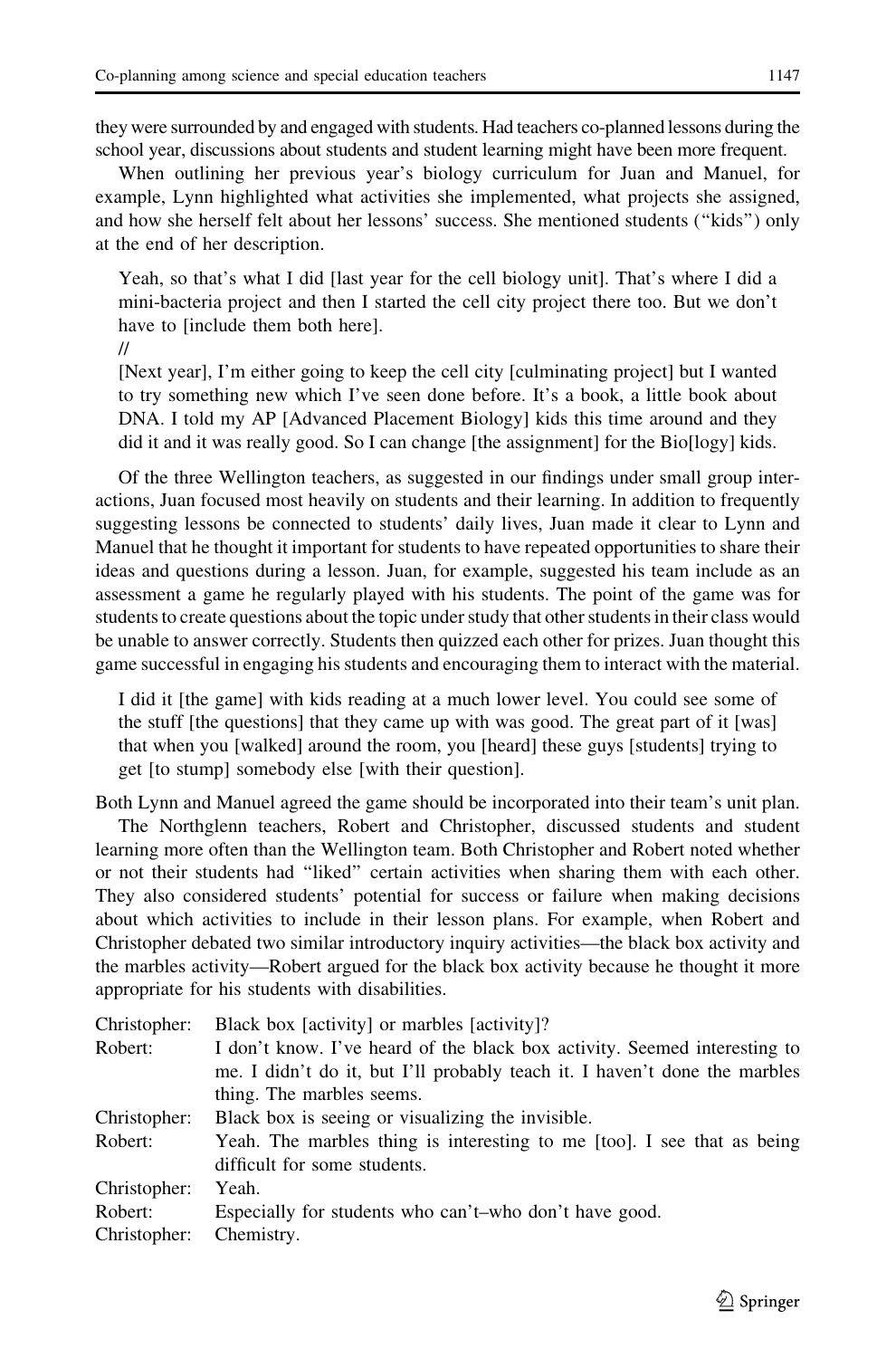| Robert:      | Spatial orientation. That could be. |
|--------------|-------------------------------------|
| Christopher: | Okay so that's.                     |
| Robert:      | That could be difficult.            |

Further, in our examination of written lessons, we found teachers placed little emphasis on students' prior conceptions. As part of the model of inquiry instruction presented during the institute, the IHE facilitators had encouraged teachers to identify possible student misconceptions and to explain how these prior conceptions would be raised and addressed during the lessons' activities. Both the Northglenn and Wellington teachers did list several potential misconceptions as part of their plans, but did not explain how they would work to raise and address them.

# Discussion

Our decision to use three conceptual lenses and to conduct three sets of analyses allowed us to examine multiple, sometimes overlapping, and sometimes disparate dimensions of teachers' co-planning process. Indeed, we view the contribution of this study to be twofold: (1) to provide insights into the strengths and limitations of science and special educator teachers' co-planning process; and (2) to make visible the strengths and limitations of different qualitative approaches to analyzing co-planning. Below, we weigh the benefits of employing multiple conceptual lenses versus a single one to investigate co-planning. We also discuss limitations of our coplanning investigation and provide suggestions for future research.

Affordances of using multiple conceptual lenses

This study serves as a reminder that a particular conceptual lens provides insights into certain aspects of a complex process and ignores others. Each lens shaped our choices regarding types of data to use, kinds of analyses to perform (see again Table [1\)](#page-10-0), and salient claims to make. Each set of analyses yielded both unique and common findings. As should be expected, it was in reading across all three sets of findings that the most complete and balanced description of science and special education teachers' views and interactions during co-planning could be found.

More specifically, from our third analysis using community discourse as a conceptual lens, we found that teachers talked more often about science education topics than those related to special education. Our examination of the curricular materials teacher teams produced also yielded more attention paid to teaching science as inquiry than to teaching students with disabilities. On the surface, these findings resonate with previous studies of co-teaching between general and special education teachers: Harriet Bessette ([2008\)](#page-29-0) found that general education teachers tended to take the lead when co-teaching with special education colleagues. However, the layering of additional findings provided by our other two analyses allowed a more nuanced understanding of science and special education teachers' contributions to the co-planning process to emerge. In other words, our study adds to the existing literature on imbalances between general and special education teachers while co-teaching by providing two possible reasons such imbalances exist.

From our first analysis on co-planning as collaboration, we found that science and special education teachers agreed both on the tasks at hand and on the key constructs (more often related to science education than to special education) to include in their co-planning efforts. All teachers also took ownership over the final products that they presented to their fellow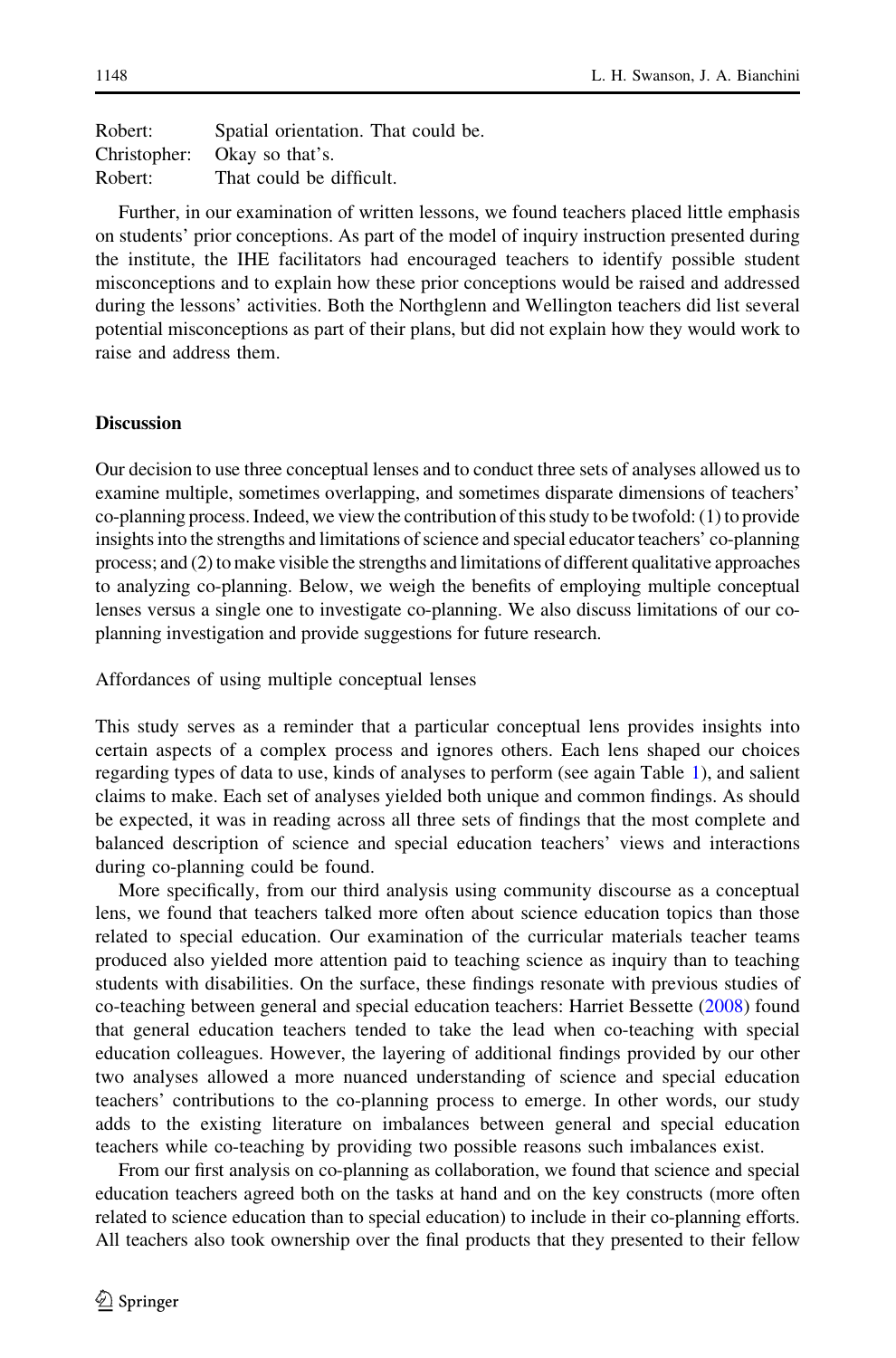participants and noted that they valued co-planning with teacher colleagues. However, two of the three science teachers, Lynn and Christopher, shared more of their curricular resources with their respective teams than did their special education colleagues. Further, both special education teacher participants included seeking disciplinary information and instructional suggestions from content teachers in describing their experiences with collaboration during their individual interviews. The disparity between time spent on science education versus special education topics might be due, in part, to the differential sharing of resources and the different views of why and with whom to collaborate.

Further, from our second analysis of co-planning as groupwork, we found that although Lynn and Christopher shared more curricular resources, they did not dominate their teams' conversations with respect to the number of turns of speech they took; special education teachers talked almost as much. Viewing co-planning as groupwork allowed us to differentiate between how often a participant elected to speak to his or her team members and the role(s) he or she adopted when doing so (see again Richmond and Striley [1996](#page-30-0) for their examination of group roles). Not only did each teacher participant share at least one resource as found in our first analysis, each adopted the group role of co-creator an almost equal number of times. However, in each team, one science teacher did tend to enact the roles of taskmaster and source more often than her or his special education colleague. As such, we argue that the disparity between attention paid to science education versus special education topics might be explained, in part, by the differential enactment of these two group roles. We discuss other possible reasons for the privileging of science topics in teachers' co-planning talk and products below.

#### When multiple analyses are not feasible

The use of multiple lenses and sets of analyses is rarely feasible, however. First, the size and scope of this research project (i.e., the number of participants and the length of the summer institute) allowed us to analyze the same data in multiple ways. Conducting multiple analyses of a much larger data set would require time and resources available to few researchers. Second, identifying multiple lenses for use in analysis can easily lead researchers outside their own areas of expertise. Even with our prior experiences using two of our three conceptual lenses, by including the unfamiliar construct of collaboration, the writing of this manuscript took multiple iterations.

Still, this study gives us hope that at least some key findings—although certainly not all can emerge despite the conceptual frame selected. Stated plainly, our study also contributes to the existing literature by demonstrating that different conceptual frameworks can yield similar qualitative results. Indeed, identifying common findings across lenses would have been more prevalent had we not made several strategic decisions about where to place certain claims; we were concerned about the length of the paper and the patience of readers. For example, each set of findings suggested that all teachers—irrespective of discipline—productively participated in the co-planning process. Using our first lens of co-planning as collaboration, at least to some extent, we presented evidence for each of five characteristics of successful collaborations. In viewing co-planning as groupwork, we found that teachers talked and adopted the role of cocreator approximately the same number of times. Our analysis of data through the lens of community discourse suggested all teachers engaged in conversations about science education topics more often than special education ones, and teachers and teaching more often than students and learning.

Although multiple conceptual lenses, data sources, and analyses were used, our study is not without limitations. We discuss two here. One, because the institute we investigated occurred in the summer, teacher participants did not yet have access to their class rosters for the upcoming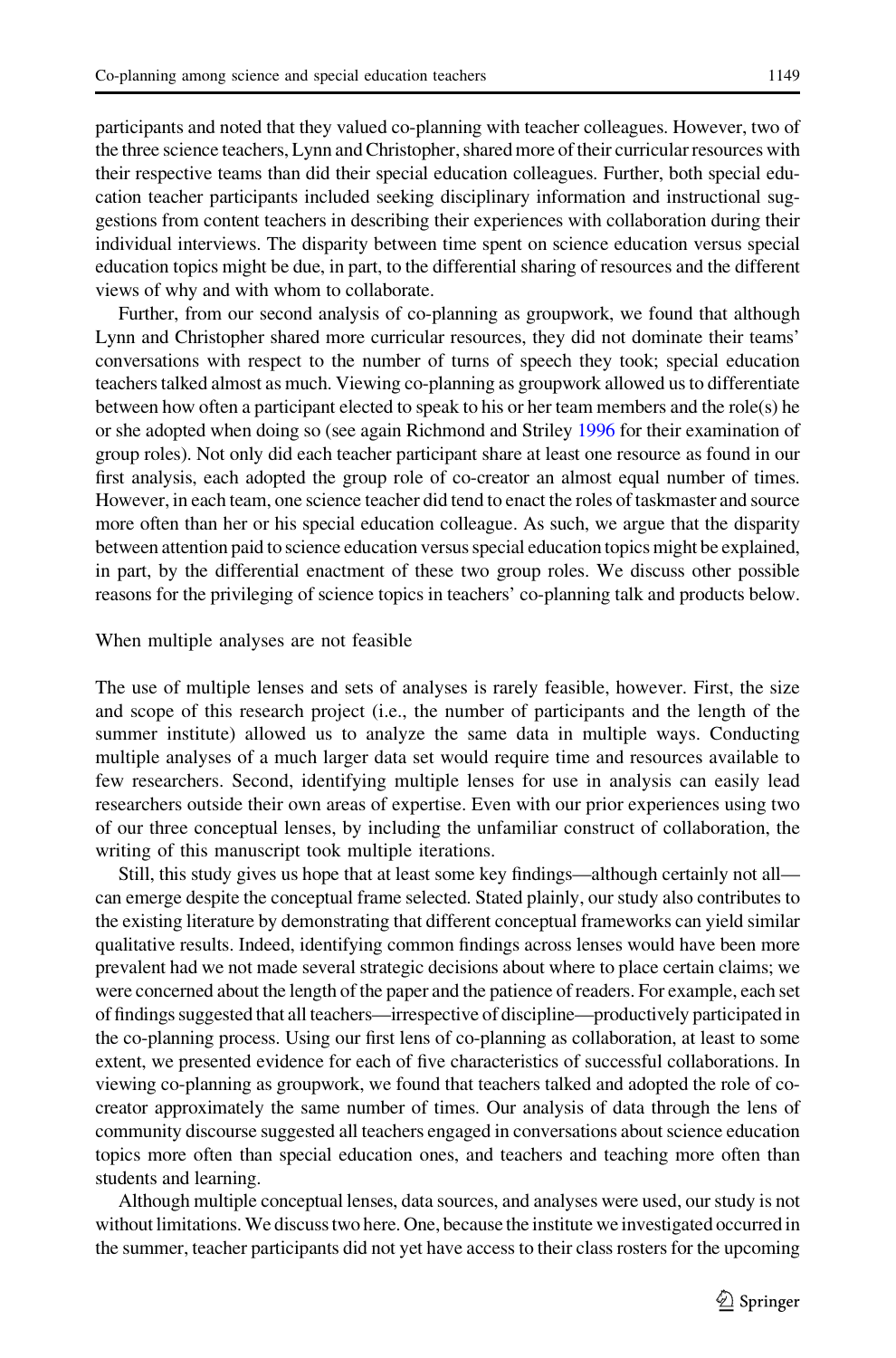school year. They knew neither the student composition of the classes they would teach nor the specific needs of individual students with disabilities in those classes. Perhaps if our study of the co-planning of lessons had continued into the academic year, participating teachers might have moved to address topics in special education more often. The two teams of teachers we studied might also have shifted the focus of their conversations from teachers and teaching to students and learning. Further, the kinds of group roles special education versus science teachers adopted might have changed. We acknowledge that the design of our study precluded us from speaking to these aspects.

Two, had we employed member checking with all five of our teacher participants, we might have more thoroughly probed why science education topics and issues of teachers and teaching were discussed more frequently and in more detail. We remind readers that we shared preliminary findings with and solicited feedback from only one teacher participant from our investigation. Because this individual had since become a facilitator working with the IHE to plan the upcoming iteration of the professional development program, his feedback may have represented a unique perspective on the summer institute.

#### Insights for future research on co-planning

Our study's findings suggest three areas for future research. One aspect of co-planning in need of additional research is the examination of teachers' collective work over time. Similar to research that points to the unequal sharing of instructional responsibilities when general and special education teachers co-teach lessons (Bessette [2008](#page-29-0)), our findings indicate differences in reasons for and contributions to the co-planning process. Yet, the participating teachers in our study never discussed with each other or with their professional development facilitators why science teachers would share more instructional resources, who should take the lead in organizing their teams' tasks, and/or if it made sense to take more time to examine science content than special education issues. As we mentioned earlier, one potential reason for these disparities was the timing of the institute. Therefore, future studies on co-planning should include longitudinal data collection to identify the ways in which teachers' talk and actions change over time, particularly during the school year as they gain insight into the specific needs of their students. Future studies might also incorporate use of cogenerative dialogues (Tobin et al. [2001](#page-30-0)) among teachers before and during, rather than simply after, the co-planning process to better understand reasons for decisions, talk and actions, and resulting products.

Another area for future research is examining how the number and variety of teachers' experiences in preservice education and/or school-based and district-based professional development shape their co-planning process. Specifically, researchers should identify the experiences teachers had learning how to adapt their curricular lessons to meet the specific needs of students with disabilities across their preservice teacher education program, induction program, and/or schools and districts. Researchers should also explore the opportunities and/or guidance afforded teachers in relation to forming interdepartmental collaborations at their schools. Information along both of these dimensions would provide furtherinsight into how and why teachers interact with colleagues during the co-planning process.

A final area for future study pertains to how facilitators can best assist teachers in coplanning. The professional development project studied here, it is important to note, held an explicit view of collaboration and spent time explaining its definition to participating teachers. IHE facilitators asked teachers to use this definition in a Norms-of-Collaboration Inventory to assess their work with colleagues back at their school sites. Further, co-planning and co-teaching were explicit and central elements of the IHE's definition of collaboration. As stated previously, to facilitate collaboration among co-teachers, professional development on co-planning has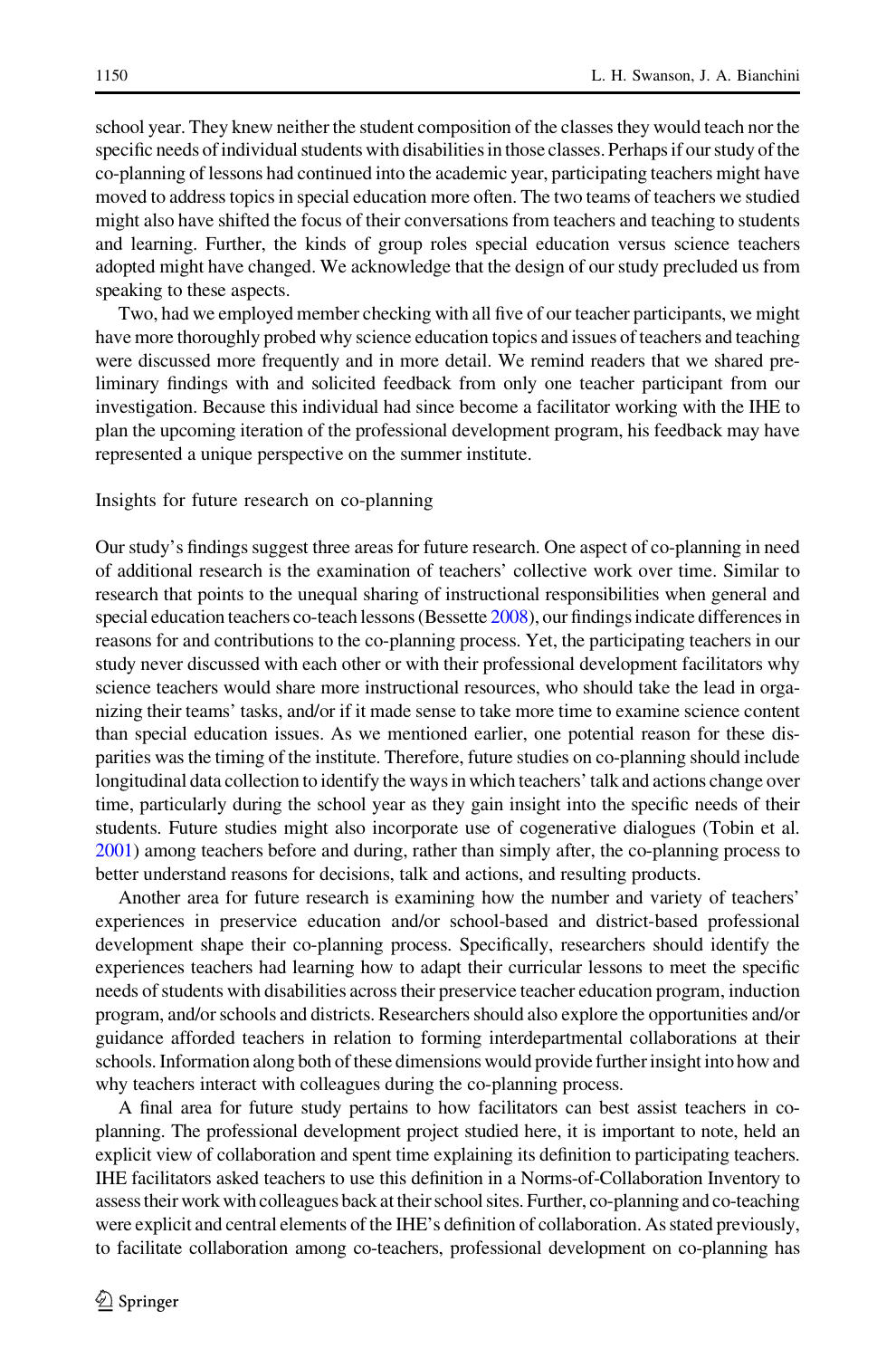<span id="page-29-0"></span>been recommended (Keefe and Moore [2004](#page-30-0)). Our study highlights the need for professional developers to think and act deliberately about how to best guide teachers when collaborating in teams. For example, our study found that teachers shared common goals for their co-planning sessions, and that this might have been due, in part, to the highly structured unit and lesson templates they were provided. While sharing common goals is a characteristic of successful collaborations, additional research on how the use of such templates benefits and/or constrains teachers' co-planning process, and thus, shapes their collaborative efforts is needed.

Additionally, our study's finding regarding the privileging of science education topics in both the teachers' talk and their curricular materials indicate that the IHE and its facilitators might have paid closer attention to issues of parity between science and special education teachers when designing and carrying out the summer institute. Specifically, three of the four facilitators selected by the IHE were science teachers. Science topics were highlighted more than special education ones during the first 2 days of the institute. The positioning of science education prompts before those of special education and the framing of inclusion as the use of accommodations when co-teaching in the unit and lesson templates might have encouraged teacher participants to pay less attention to special education topics when creating their plans. Further, facilitators might have better tracked how and what each team member was contributing to the development of co-planned lessons. Thus, future studies that focus on how the (intentional or unintentional) framing of a professional development opportunity shapes participants' interactions, including their co-planning efforts, are warranted. Additional research into facilitators' own views of collaboration and co-planning, how those views influence their work with teachers, and what strategies they implement to balance attention to subject matter and special education during the co-planning process is needed as well.

#### **References**

- Anderson, D., Thomas, G. P., & Nashon, S. M. (2009). Social barriers to meaningful engagement in biology field trip group work. Science Education, 93, 511–534. doi[:10.1002/sce.20304.](http://dx.doi.org/10.1002/sce.20304)
- Bessette, H. J. (2008). Using students' drawings to elicit general and special educators' perceptions of coteaching. Teaching and Teacher Education, 24, 1376–1396. doi:[10.1016/j.tate.2007.06.007.](http://dx.doi.org/10.1016/j.tate.2007.06.007)
- Bianchini, J. A. (1997). Where knowledge construction, equity, and context intersect: Student learning of science in small groups. Journal of Research in Science Teaching, 34, 1039–1066. doi:[10.1002/](http://dx.doi.org/10.1002/(SICI)1098-2736(199712)34:10%3c1039:AID-TEA5%3e3.0.CO;2-S) [\(SICI\)1098-2736\(199712\)34:10](http://dx.doi.org/10.1002/(SICI)1098-2736(199712)34:10%3c1039:AID-TEA5%3e3.0.CO;2-S)<1039:AID-TEA5>3.0.CO;2-S.
- Burbank, M. D., & Kauchak, D. (2003). An alternative model for professional development: Investigations into effective collaboration. Teaching and Teacher Education, 19, 499–514. doi:[10.1016/S0742-](http://dx.doi.org/10.1016/S0742-051X(03)00048-9) [051X\(03\)00048-9](http://dx.doi.org/10.1016/S0742-051X(03)00048-9).
- Butler, D. L., Novak Lauscher, H., Jarvis-Selinger, S., & Beckingham, B. (2004). Collaboration and selfregulation in teachers' professional development. Teaching and Teacher Education, 20, 435–455. doi[:10.1016/j.tate.2004.04.003.](http://dx.doi.org/10.1016/j.tate.2004.04.003)
- Castanheira, M. L., Crawford, T., Dixon, C. N., & Green, J. L. (2001). Interactional ethnography: An approach to studying the social construction of literate practices. Linguistics and Education, 11, 353–400. doi:[10.1016/S0898-5898\(00\)00032-2](http://dx.doi.org/10.1016/S0898-5898(00)00032-2).
- Cochran-Smith, M., & Lytle, S. L. (1999). Relationships of knowledge and practice: Teacher learning in communities. Review of Research in Education, 24, 249–305. doi[:10.3102/0091732X024001249.](http://dx.doi.org/10.3102/0091732X024001249)
- Cohen, E. G. (1994). Designing groupwork: Strategies for the heterogeneous classroom (2nd ed.). New York: Teachers College Press.
- Cohen, E. G., & Lotan, R. A. (1995). Producing equal-status interaction in the heterogeneous classroom. American Educational Research Journal, 32, 99–120. doi[:10.3102/00028312032001099.](http://dx.doi.org/10.3102/00028312032001099)
- D'Amour, D. (1997). Structuration de la collaboration interprofessionnelle dans les service de santé de première ligne au Québec. Thèse de doctorat. Montréal: Université de Montréal.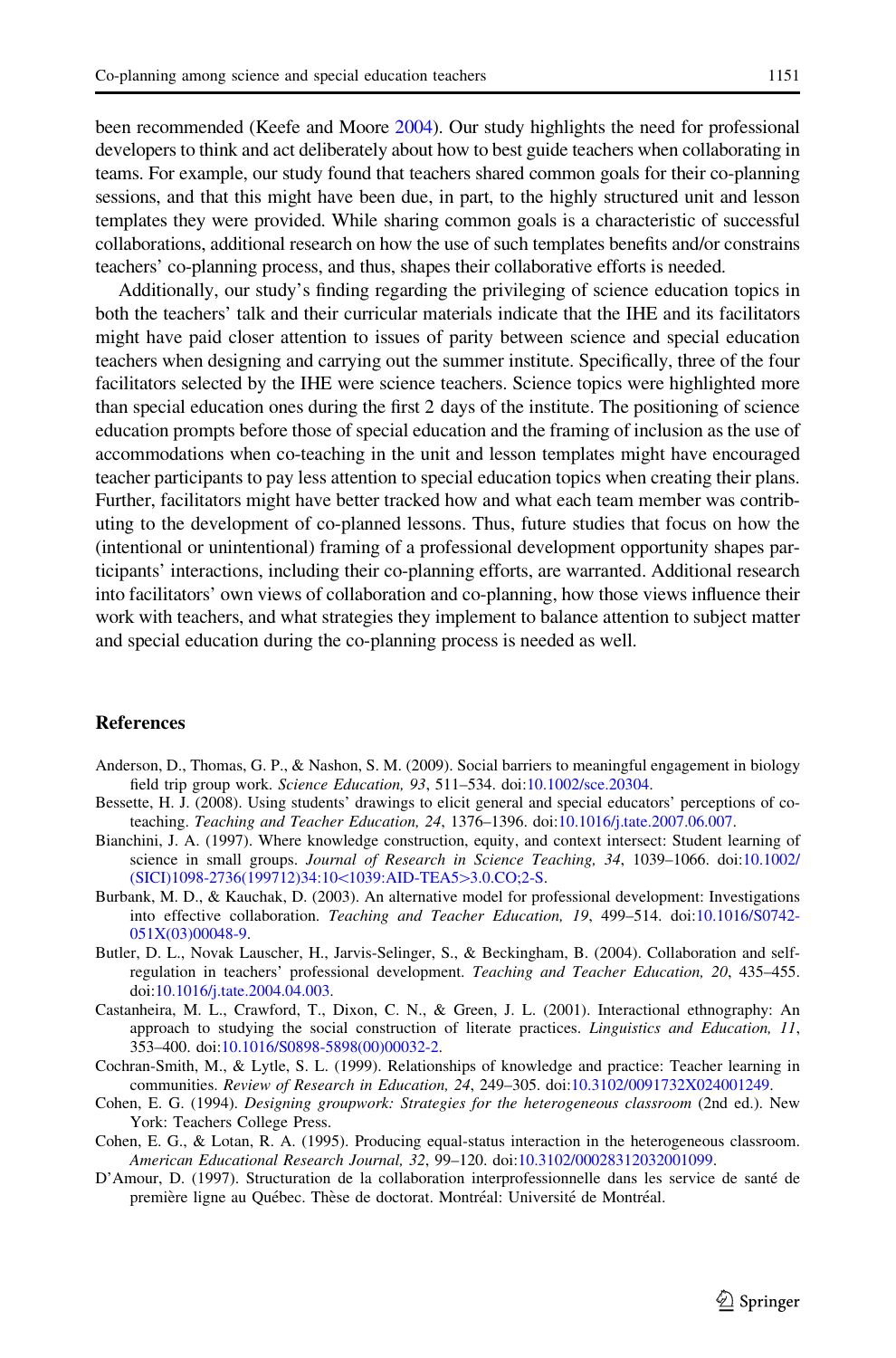- <span id="page-30-0"></span>Dooner, A.-M., Mandzuk, D., & Clifton, R. A. (2008). Stages of collaboration and the realities of professional learning communities. Teaching and Teacher Education, 24, 564–574. doi:[10.1016/j.tate.2007.](http://dx.doi.org/10.1016/j.tate.2007.09.009) [09.009.](http://dx.doi.org/10.1016/j.tate.2007.09.009)
- Friend, M. (2007). Co-teaching connection. Retrieved December 31, 2013, from, [http://www.marilynfriend.](http://www.marilynfriend.com/basics.htm) [com/basics.htm.](http://www.marilynfriend.com/basics.htm)
- Friend, M. (2008). CoTeach! A handbook for creating and sustaining effective classroom partnerships in inclusive schools. Greensboro, NC: Marilyn Friend Inc.
- Friend, M., & Cook, L. (1992). Interactions: Collaboration skills for school professionals. White Plains, NY: Longman Publishing Group.
- Garmston, R. J., & Wellman, B. M. (1999). The adaptive school: A sourcebook for developing collaborative groups. Norwood, MA: Christopher-Gordon Publishers.
- Grossman, P., Wineburg, S., & Woolworth, S. (2001). Toward a theory of teacher community. Teachers College Record, 103, 942–1012. doi[:10.1111/0161-4681.00140.](http://dx.doi.org/10.1111/0161-4681.00140)
- Hang, Q., & Rabren, K. (2009). An examination of coteaching: Perspectives and efficacy indicators. Remedial and Special Education, 30, 259–268. doi[:10.1177/0741932508321018.](http://dx.doi.org/10.1177/0741932508321018)
- Johnson, D. W., & Johnson, R. T. (1999). Learning together and alone: Cooperative, competitive, and individualistic learning (5th ed.). Boston, MA: Allyn and Bacon.
- Kazemi, E., & Franke, M. L. (2004). Teacher learning in mathematics: Using student work to promote collective inquiry. Journal of Mathematics Teacher Education, 7, 203–235. doi[:10.1023/B:JMTE.](http://dx.doi.org/10.1023/B:JMTE.0000033084.26326.19) [0000033084.26326.19](http://dx.doi.org/10.1023/B:JMTE.0000033084.26326.19).
- Keefe, E., & Moore, V. (2004). The challenge of co-teaching in inclusive classrooms at the high school level: What the teachers told us. American Secondary Education, 32(3), 77–88.
- Lawson, H. (2004). The logic of collaboration in education and the human services. *Journal of Interpro*fessional Care, 18, 225–237. doi:[10.1080/13561820410001731278](http://dx.doi.org/10.1080/13561820410001731278).
- Lincoln, Y. S., & Guba, E. G. (1985). Naturalistic inquiry. Newbury Park, CA: Sage Publications.
- Magiera, K., & Zigmond, N. (2005). Co-teaching in middle school classrooms under routine conditions: Does the instructional experience differ for students with disabilities in co-taught and solo-taught classes? Learning Disabilities Research and Practice, 20, 79–85. doi[:10.1111/j.1540-5826.2005.](http://dx.doi.org/10.1111/j.1540-5826.2005.00123.x) [00123.x.](http://dx.doi.org/10.1111/j.1540-5826.2005.00123.x)
- Martin, S., & Scantlebury, K. (2009). More than a conversation: Using cogenerative dialogues in the professional development of high school chemistry teachers. Educational Assessment, Evaluation and Accountability, 21, 119–136. doi:[10.1007/s11092-008-9062-y](http://dx.doi.org/10.1007/s11092-008-9062-y).
- Murawski, W. W., & Lochner, W. W. (2011). Observing co-teaching: What to ask for, look for, and listen for. Intervention in School and Clinic, 46, 174–183.
- Patton, M. Q. (1990). Qualitative evaluation and research methods. Newbury Park, CA: Sage.
- Pawan, F., & Ortloff, J. H. (2011). Sustaining collaboration: English-as-a-second-language, and content-area teachers. Teaching and Teacher Education, 27, 463–471. doi[:10.1016/j.tate.2010.09.016.](http://dx.doi.org/10.1016/j.tate.2010.09.016)
- Pugach, M., & Johnson, L. (1995). Collaborative practitioners, collaborative schools. Denver, CO: Love Publishing Company.
- Putnam, R. T., & Borko, H. (2000). What do new views of knowledge and thinking have to say about research on teacher learning? Educational Researcher, 29(1), 4–15. doi[:10.3102/0013189X029001004.](http://dx.doi.org/10.3102/0013189X029001004)
- Richmond, G., & Striley, J. (1996). Making meaning in classrooms: Social processes in small-group discourse and scientific knowledge building. Journal of Research in Science Teaching, 33, 839–858. doi[:10.1002/\(SICI\)1098-2736\(199610\)33:8](http://dx.doi.org/10.1002/(SICI)1098-2736(199610)33:8%3c839:AID-TEA2%3e3.0.CO;2-X)<839:AID-TEA2>3.0.CO;2-X.
- Schrage, M. (1990). No more teams! Mastering the dynamics of creative collaboration. New York, NY: Bantum Doubleday Dell Publishing Group Inc.
- Siry, C. (2011). Emphasizing collaborative practices in learning to teach: Coteaching and cogenerative dialogue in a field-based methods course. Teaching Education, 22, 91–101. doi:[10.1080/10476210.](http://dx.doi.org/10.1080/10476210.2010.520699) [2010.520699.](http://dx.doi.org/10.1080/10476210.2010.520699)
- Slavin, R. (1991). Synthesis of research of cooperative learning. Educational Leadership, 48(5), 71–82.
- Spradley, J. (1979). The ethnographic interview. Fort Worth, TX: Harcourt Brace.
- Tobin, K., Roth, W., & Zimmermann, A. (2001). Learning to teach science in urban schools. Journal of Research in Science Teaching, 38, 941–964. doi:[10.1002/tea.1040](http://dx.doi.org/10.1002/tea.1040).
- Watson, S., & Marshall, J. (1995). Heterogeneous grouping as an element of cooperative learning in an elementary education science course. School Science and Mathematics, 95, 401–405. doi[:10.1111/j.](http://dx.doi.org/10.1111/j.1949-8594.1995.tb10192.x) [1949-8594.1995.tb10192.x](http://dx.doi.org/10.1111/j.1949-8594.1995.tb10192.x).

Weick, K. E. (1979). The social psychology of organizing (2nd ed.). Reading, MA: Addison-Wesley.

Winer, M., & Ray, K. (1994). Collaboration handbook: Creating, sustaining, and enjoying the journey. St. Paul, MN: Amherst H. Wilder Foundation.